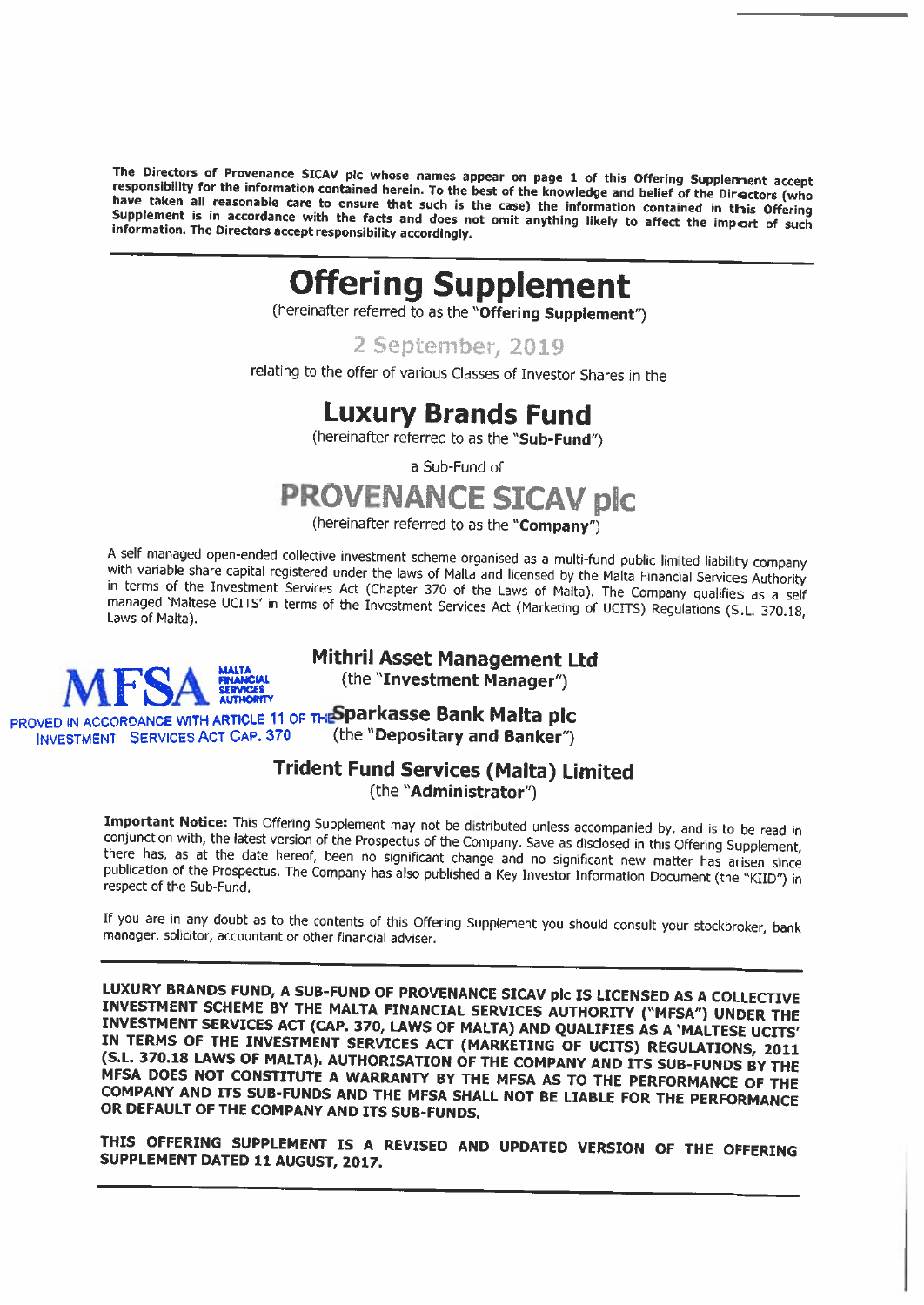### **DIRECTORY**

<span id="page-1-0"></span>

| <b>Trident Fund Services (Malta) Limited</b>      |
|---------------------------------------------------|
| <b>Trident Corporate Services (Malta) Limited</b> |
|                                                   |
|                                                   |
|                                                   |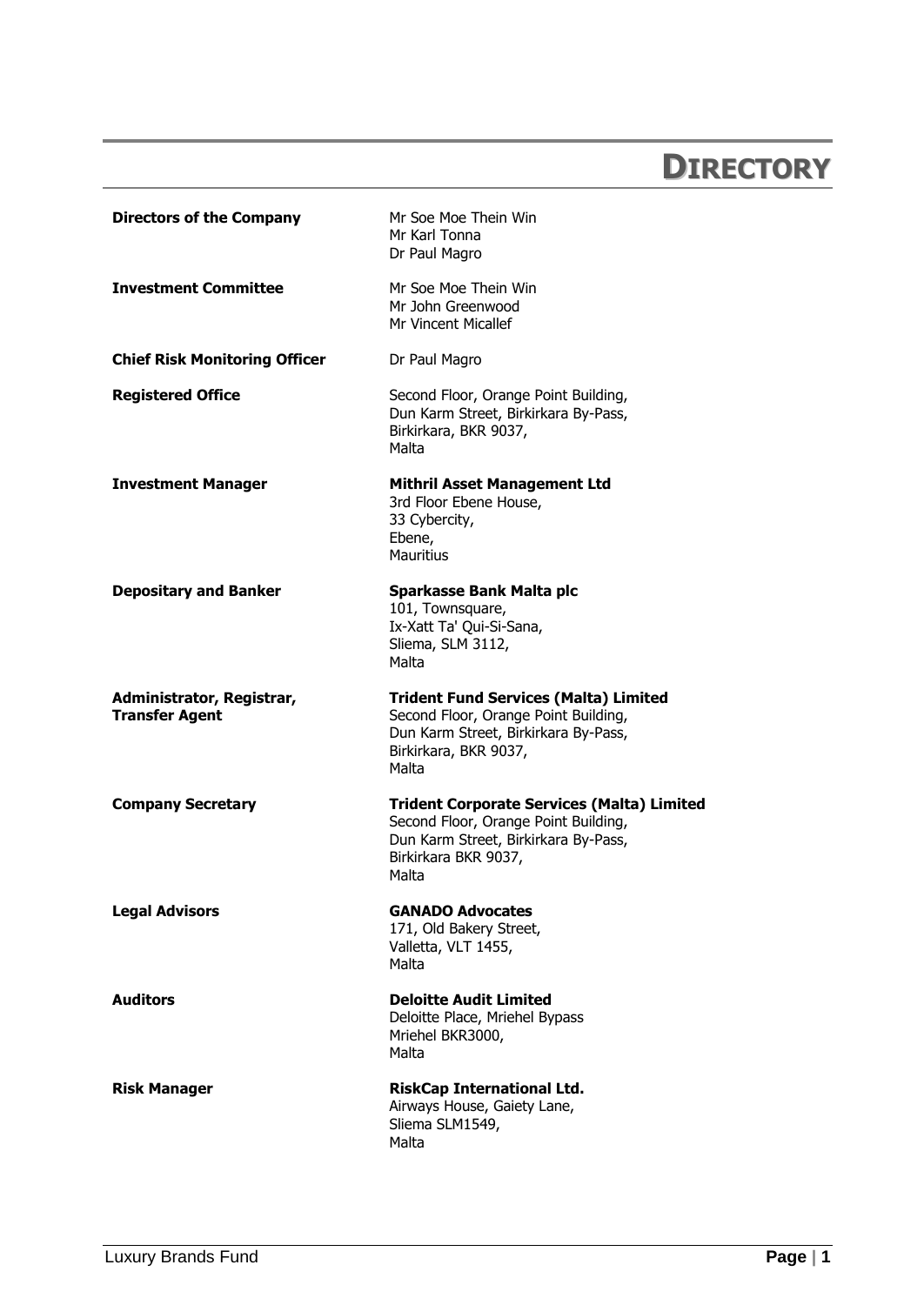# **CONTENTS**

<span id="page-2-0"></span>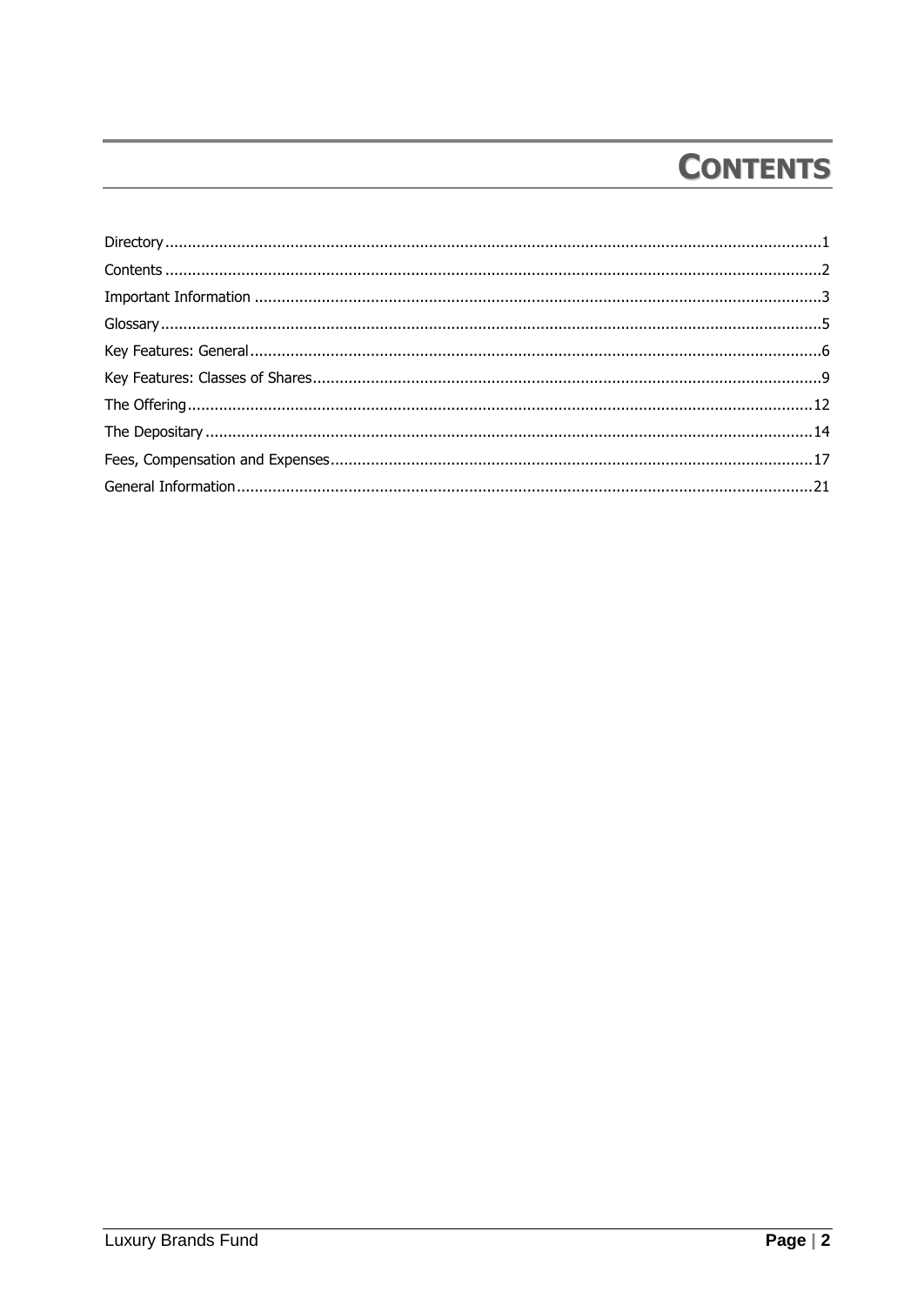### **IMPORTANT INFORMATION**

<span id="page-3-0"></span>BEFORE PURCHASING ANY INVESTOR SHARES IN THE SUB-FUND DESCRIBED IN THIS OFFERING SUPPLEMENT, YOU SHOULD MAKE SURE THAT YOU FULLY UNDERSTAND THE NATURE OF THIS INVESTMENT, THE RISKS ASSOCIATED WITH IT AND YOUR OWN PERSONAL CIRCUMSTANCES. IF YOU ARE NOT CERTAIN ABOUT THE CONTENTS OF THIS OFFERING SUPPLEMENT, YOU SHOULD SEEK THE ADVICE OF A SUITABLY QUALIFIED ADVISOR. YOU SHOULD ALSO REFER TO THE LATEST VERSION OF THE PROSPECTUS WHICH ACCOMPANIES THIS OFFERING SUPPLEMENT AND WHICH DESCRIBES THE COMPANY AND PROVIDES GENERAL INFORMATION ABOUT OFFERS OF INVESTOR SHARES IN THE COMPANY. YOU SHOULD NOT TAKE ANY ACTION IN CONNECTION WITH THIS OFFER OF INVESTOR SHARES UNLESS YOU HAVE RECEIVED A COPY OF THE PROSPECTUS.

### **Suitability of Investment**

Before investing in the Sub-Fund, you should inform yourself how you could be affected by: (a) any possible tax consequences; (b) any legal and regulatory requirements; (c) any applicable foreign exchange restrictions or exchange control requirements; (d) any governmental or other consents or formalities that you might require or otherwise encounter under the laws of your country of citizenship, residence or domicile and which might affect your acquisition, holding or disposal of Investor Shares or receipt by you of income from such Investor Shares.

The value of the Investor Shares will fluctuate, and there is no guarantee that you will make a profit, or that you will not make a loss, on your investment. Refer also to the Section of the Prospectus entitled "**Risk Factors**". In addition to the Risk Factors outlined in the Prospectus, the attention of investors is drawn to the following additional Risk Factors which apply for an investment in the Sub-Fund:

### **Effects of Fee Structure on Short-Term Holdings**

The Sub-Fund may charge investors a Distribution Charge (a charge which is taken out over a 5 year period or, if the investor redeems before it is fully amortised, is charged as a Contingent Deferred Sales Charge or redemption fee). This means that, if the performance of the Sub-Fund does not make up for such charge, investors will not recoup the original amount invested. Accordingly, an investment in Shares may only be suitable for investors with a medium to long-term investment horizon (5 years or more).

### **Emerging Markets**

The Sub-Fund may, among other things, invest in securities of issuers in countries whose economies or markets are considered as developing or otherwise less developed than those in the EU or US. The securities markets of such emerging markets countries tend to be less liquid, be especially subject to greater price volatility, have a smaller market capitalisation, and have less government regulation and may not be subject to as extensive and frequent accounting, financial, and other reporting requirements as securities issued in more developed countries. Further, investing in securities issued or guaranteed by emerging market governmental or corporate entities may present a greater risk of loss resulting from problems in security registration and custody or substantial economic, social, or political disruptions. In addition, key information about an issuer, security, or market may be inaccurate or unavailable. Securities clearance, settlement procedures and trading practices may be different, transaction costs may be higher, and there may be less trading volume and liquidity in emerging markets, subjecting the securities traded in them to greater price fluctuations. Investments in emerging markets also may be affected by changes in currency rates or currency controls. With respect to certain non-EU or non-U.S. countries, there is a possibility of nationalisation, expropriation or confiscatory taxation, imposition of withholding or other taxes, and political or social instability that could affect investments in those countries.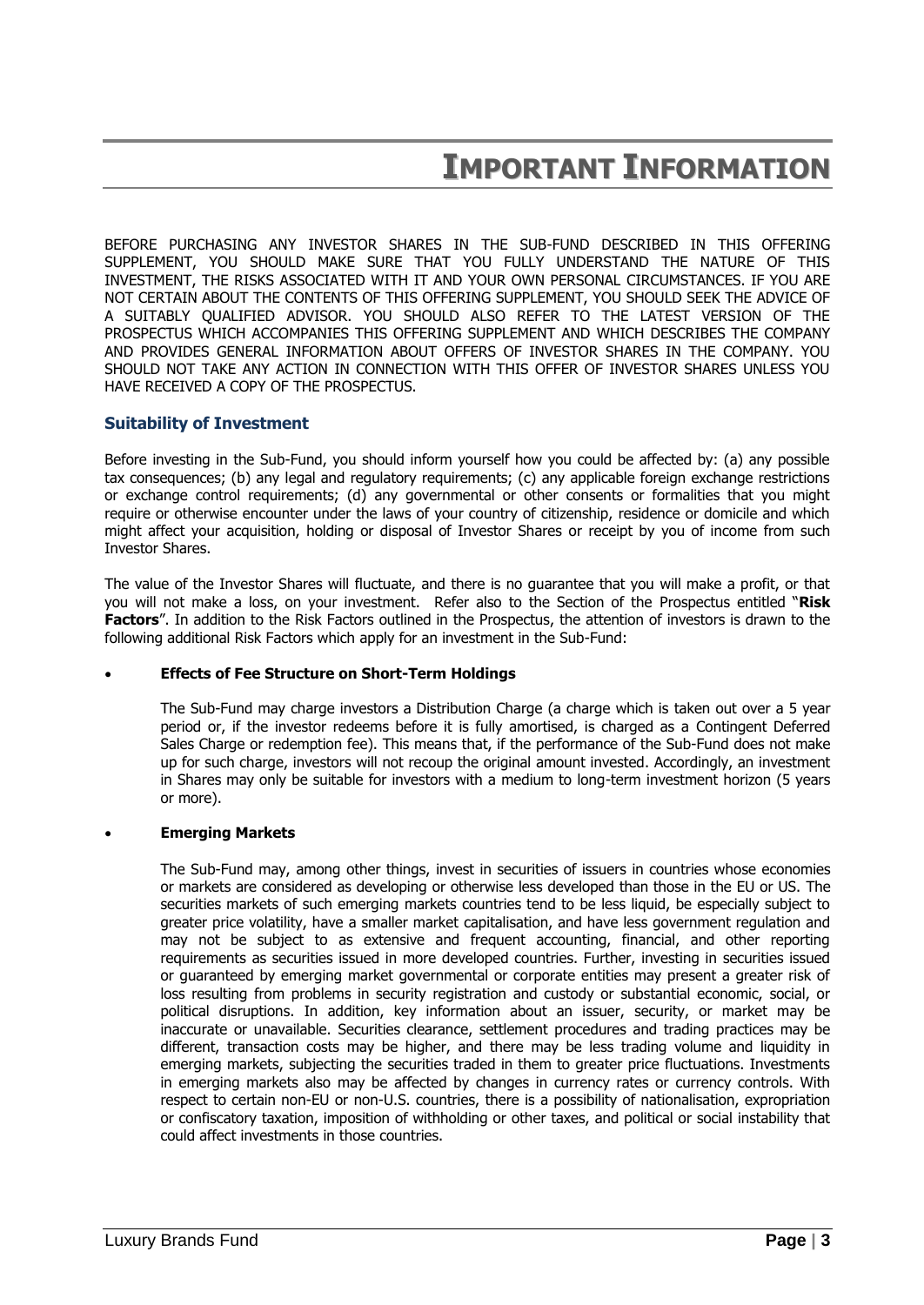**An investment in the Investor Shares is best undertaken after you are satisfied, possibly after obtaining advice from a qualified professional advisor, that you have properly assessed the merits and risks associated with the investment and that your financial resources are adequate to enable you to bear any potential losses that may arise therefrom. The contents of this Offering Supplement and of the Prospectus are not intended to contain, and should not be regarded as containing, advice relating to taxation, legal advice, investment advice or any other matter.**

### **Restrictions on Distribution outside Malta**

The offer of Investor Shares pursuant to this Offering Supplement is deemed to be an offer of securities to the public in terms of the Companies Act, however, the distribution of this Offering Supplement, the Prospectus, the KIID and the offering of Investor Shares may be restricted in other jurisdictions. This Offering Supplement does not constitute, and may not be used for the purposes of, an offer or solicitation to anyone in any jurisdiction in which such offer or solicitation is not authorised, or to any person to whom it is unlawful to make such offer or solicitation. Persons to whose attention this Offering Supplement may come are required to inform themselves about, and to observe, such restrictions.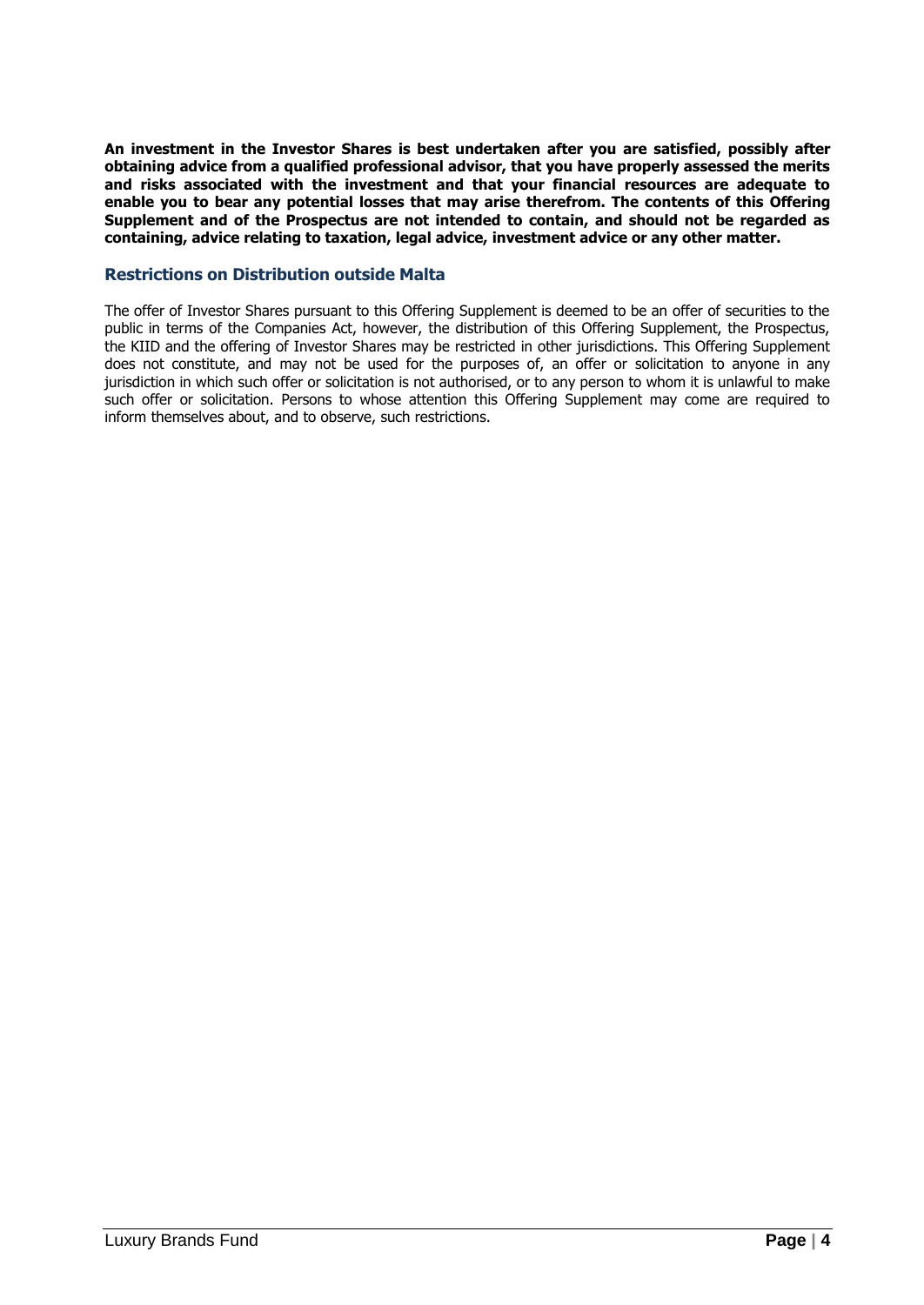### <span id="page-5-0"></span>**GLOSSARY**

Terms used in this Offering Supplement shall, unless otherwise defined or the context otherwise requires, have the same meaning as those defined in the Prospectus.

In this Offering Supplement, the following words shall have the meanings set opposite them:

| <b>Business Day</b>                  | Any day that is not a Saturday or a Sunday and not a public or bank<br>holiday in Malta.                                                                                                                        |
|--------------------------------------|-----------------------------------------------------------------------------------------------------------------------------------------------------------------------------------------------------------------|
| <b>Institutional Investor Shares</b> | Investor Shares designated as forming part of the Institutional class and<br>issued in various currency Classes and generally made available<br>exclusively to institutional investors.                         |
| <b>Retail Investor Shares</b>        | Investor Shares designated as forming part of the Retail class and issued<br>in various currency Classes and generally made available exclusively to<br>retail investors.                                       |
| <b>Investor Shares</b>               | Investor Shares in the Sub-Funds.                                                                                                                                                                               |
| <b>Offering Price</b>                | The price at which Investor Shares may be acquired, which shall be<br>equivalent to the NAV per Share on the relevant Valuation Day.                                                                            |
| <b>Redemption Price</b>              | The price at which Investor Shares shall be redeemed, which shall be<br>equivalent to the NAV per Share on the relevant Valuation Day.                                                                          |
| <b>Sub-Fund</b>                      | The Luxury Brands Fund.                                                                                                                                                                                         |
| <b>Valuation Day</b>                 | Thursday of every calendar week and such other Business Day as the<br>Directors may from time to time determine. Where Thursday is not a<br>Business Day, the Valuation Day will be the following Business Day. |

This Offering Supplement shall, in addition, be subject to the same rules of interpretation as those set out in the Prospectus. Please see the Section of the Prospectus entitled "**Interpretation**" for further details.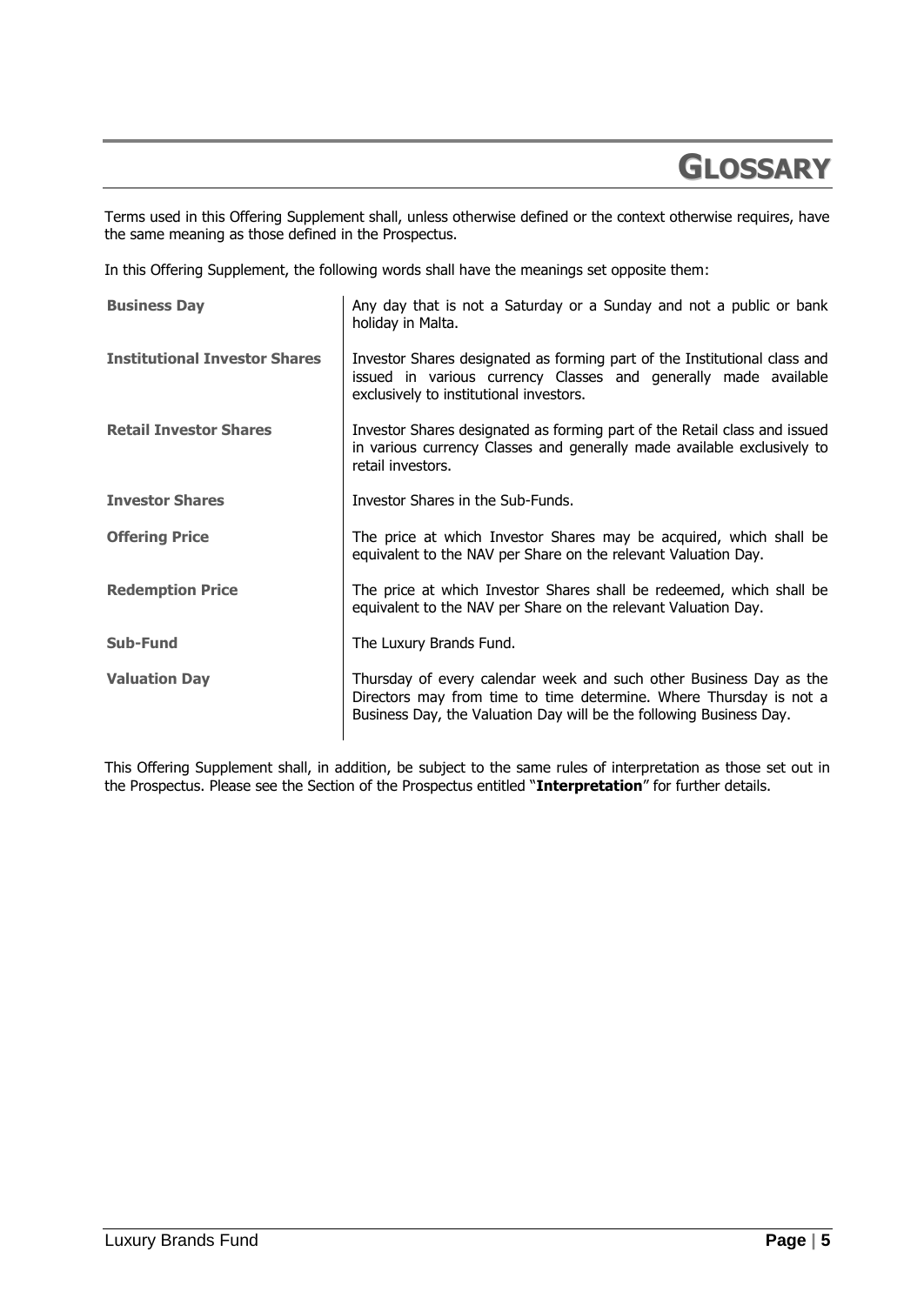## **KEY FEATURES: GENERAL**

### <span id="page-6-0"></span>**The Sub-Fund and the Investor Shares**

| Name of the Sub-Fund              | Luxury Brands Fund.                                                                                                                                                                                                                                                                                                                              |
|-----------------------------------|--------------------------------------------------------------------------------------------------------------------------------------------------------------------------------------------------------------------------------------------------------------------------------------------------------------------------------------------------|
| <b>Segregation</b>                | The Sub-Fund is a segregated portfolio whose assets and liabilities are<br>to be treated as a patrimony separate from the assets and liabilities of<br>each other sub-fund and of the Company. The Classes of Investor<br>Shares of the Sub-Fund do not constitute segregated portfolios. Please<br>refer to the Prospectus for further details. |
| <b>Classes of Investor Shares</b> | The Sub-Fund is comprised of the following eight (8) Classes of<br><b>Investor Shares:</b>                                                                                                                                                                                                                                                       |
|                                   | Institutional GBP Investor Shares<br>$\bullet$<br>Institutional EUR Investor Shares<br>$\bullet$<br>Institutional USD Investor Shares<br>$\bullet$<br>Institutional CHF Investor Shares<br>$\bullet$                                                                                                                                             |
|                                   | Retail GBP Investor Shares<br>٠<br>Retail EUR Investor Shares<br>$\bullet$<br>Retail USD Investor Shares<br>$\bullet$<br>Retail CHF Investor Shares<br>$\bullet$                                                                                                                                                                                 |
| <b>Base Currency</b>              | Institutional Investor Shares: GBP, EUR, USD or CHF.<br>Retail Investor Shares: GBP, EUR, USD or CHF.                                                                                                                                                                                                                                            |
| <b>Voting Rights</b>              | The Investor Shares entitle the holder to one (1) vote per Share at<br>general meetings of the Company on such matters as set out in the<br>Prospectus, this Offering Supplement and the Memorandum and<br>Articles of Association.                                                                                                              |
| <b>Tax Status</b>                 | The Sub-Fund is expected to be classified as a "Non-Prescribed<br>Fund". Please refer to the Section of the Prospectus entitled<br>"Taxation" for further details on the tax treatment of Non-Prescribed<br>Funds and shareholdings in such funds.                                                                                               |

Further details regarding the Investor Shares and the rights attaching thereto in respect of the Sub-Fund can be found in the Section entitled "**General Information**" below.

### **Investment Objective, Policy and Restrictions**

| <b>Investment Objective</b> | The objective of the Sub-Fund is to provide long term capital growth<br>primarily by investing predominately in carefully selected Transferable<br>Securities issued by companies operating in the luxury brands sector.  |
|-----------------------------|---------------------------------------------------------------------------------------------------------------------------------------------------------------------------------------------------------------------------|
|                             | There is no guarantee that the investment objective of the<br>Sub-Fund will be achieved and investment results may vary<br>substantially over time.                                                                       |
| <b>Investment Policy</b>    | The Sub-Fund will seek to achieve its Investment Objective by<br>investing in Transferable Securities, collective investment schemes<br>("CIS"), deposits, and forward foreign exchange contracts.                        |
|                             | The Sub-Fund will primarily invest in a diversified portfolio of securities<br>issued by companies operating in the luxury brands sector, which, at<br>the point of investment are listed on an Approved Regulated Market |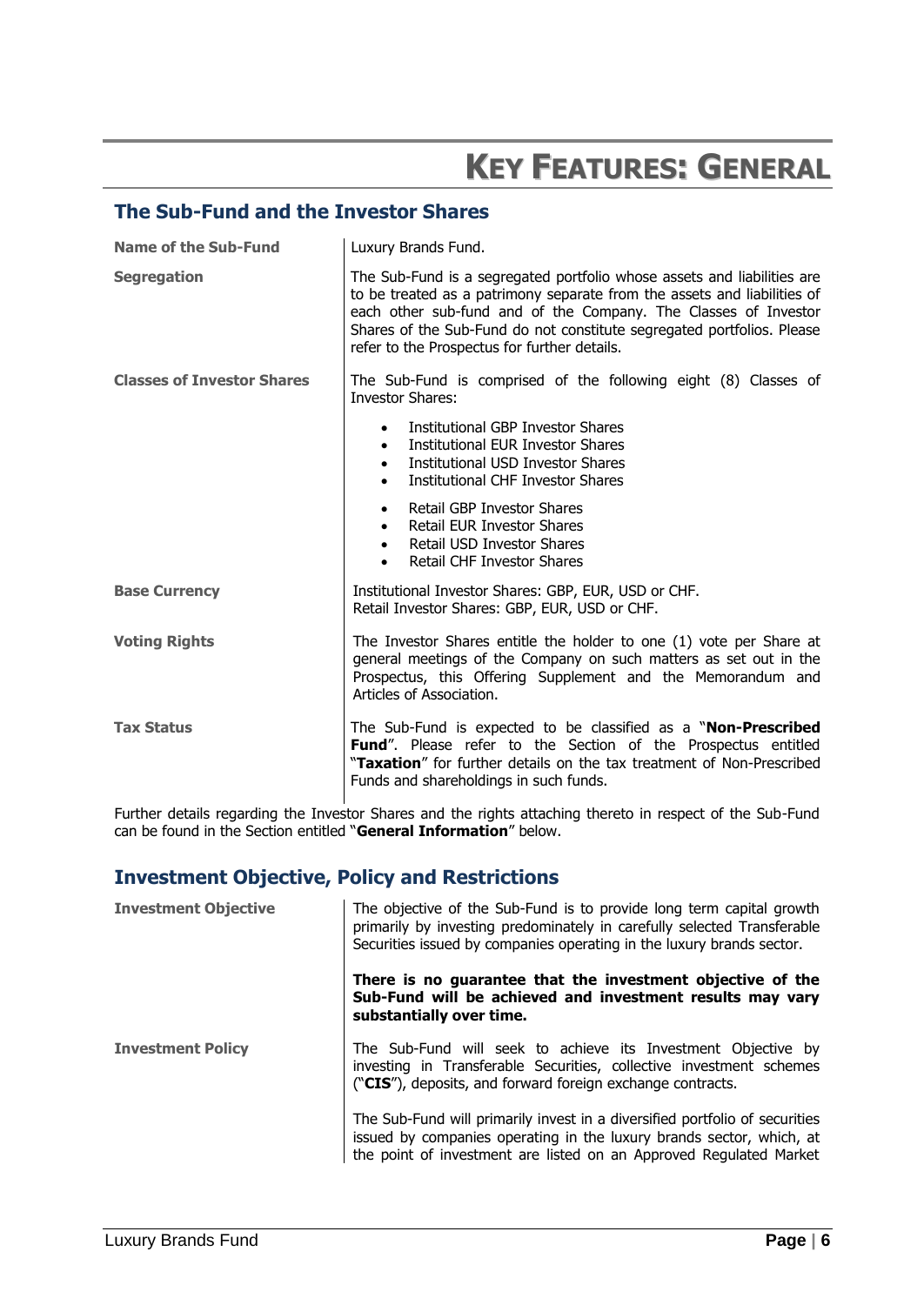and these holdings will comprise the core of the portfolio of the Sub-Fund.

The portfolio will be actively managed by the Investment Manager and normally remain fully invested save for such operational liquidity as is required from time to time.

The Sub-Fund may also invest in investment grade sovereign or corporate bonds. There will be no bias towards any sovereign or market sector or duration.

Subject to the Investment Restrictions in the Prospectus, the Sub-Fund may also invest in units in CIS. Collective investment schemes will principally be utilised for investment in specialist areas such as convertibles, high yield bonds, emerging markets and smaller companies where the Investment Manager considers further diversification to be required.

The Investment Committee will keep under review and, may, from time to time amend the asset allocation, as it may consider necessary with a view to achieving the Sub-Fund's Investment Objective.

The Investment Manager has the absolute discretion to weight the portfolio towards any investment type or sector, including cash, at any time provided such investment is compatible with the investment objective and policy of the Sub-Fund as a whole and complies with the guidelines and parameters set by the Investment Committee from time to time.

Although investments in emerging markets are not envisaged to comprise a significant part of the portfolio of the Sub-Fund (<20%), the active management nature of the Sub-Fund's investment strategy means that the Investment Committee reserves the right to increase the Sub-Fund's allocation to emerging markets. Investors should be aware that, due to the political and economic situations in emerging countries, investment in this area presents greater risk and is intended only for investors who are able to bear and assume this increased risk. This region and as a result an investment in the Sub-Fund is generally only suitable for investors seeking a long-term investment.

The Sub-Fund will generally use forward foreign exchange contracts to hedge currency exposure and minimise volatility in each Investor Share Class.

The Sub-Fund may also, from time to time, invest its assets in debt securities, money market instruments, money market or cash funds, and cash deposits, if, in the opinion of the Investment Committee, the prevailing market and economic conditions justifies their undertaking.

The Directors may, at their sole discretion, alter the Investment Policies set out above, provided that any material change thereof shall be notified to Shareholders of the Sub-Fund in advance of the change. Any changes to the Investment Policies require the prior approval of the MFSA.

**Investment and Borrowing Restrictions** Borrowing will be permitted on a temporary basis in accordance with the Investment Restrictions.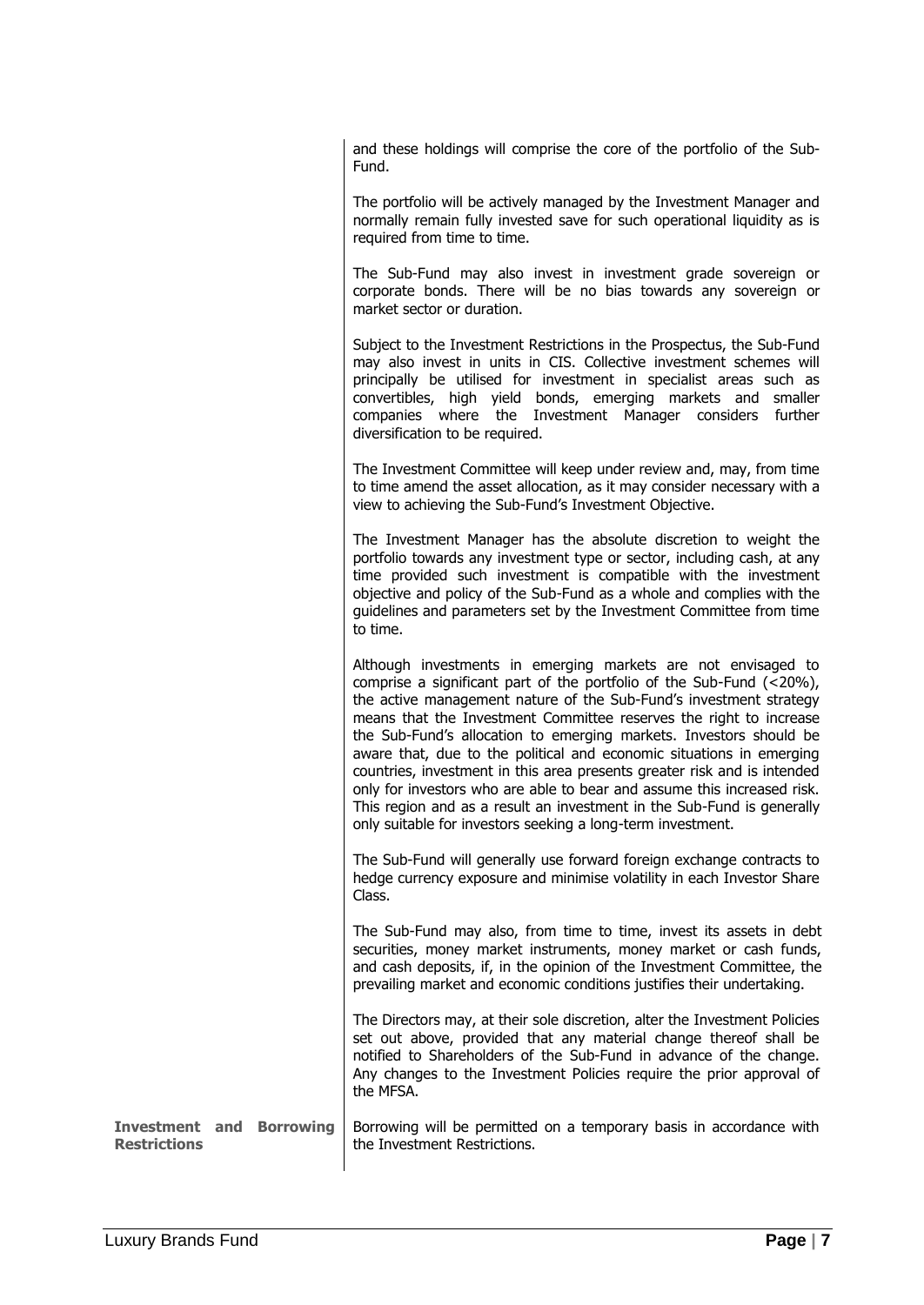|                                                     | The Sub-Fund will be subject to the Investment, Borrowing and<br>Leverage Restrictions set out in the Section of the Prospectus entitled<br>"Investment Objectives, Policies and Restrictions".                                                                                                                                                                                                                                                                                                                                                                                                                    |
|-----------------------------------------------------|--------------------------------------------------------------------------------------------------------------------------------------------------------------------------------------------------------------------------------------------------------------------------------------------------------------------------------------------------------------------------------------------------------------------------------------------------------------------------------------------------------------------------------------------------------------------------------------------------------------------|
|                                                     | There is no restriction on geographical location of the assets. The Sub-<br>Fund may accordingly experience geographical concentration. The<br>Investment Manager will strive to maintain a diversified portfolio of<br>assets predominantly, but not limited to investing in United Kingdom,<br>Europe, USA, Latin America, Asia and Japan.                                                                                                                                                                                                                                                                       |
|                                                     | Collective investment schemes will incur additional third party<br>management costs which may affect the return on the asset class and<br>fund. The Investment Manager will review these charges and ensure<br>they are competitive to the market but generally the Investment<br>Manager believes that the diversified exposure provided by investing in<br>relation to particular asset classes through collective investment<br>schemes can justify the additional costs.                                                                                                                                       |
|                                                     | In order to ensure that the Depositary is able to provide safekeeping<br>services with respect to all assets of the Sub-Fund, the Company has<br>agreed with the Depositary that the Sub-Fund will not invest in the<br>asset class listed in Paragraph A8 of Part A - Permitted Investments of<br>the section entitled "Investment Objectives, Policies and Restrictions"<br>in the Prospectus. This asset class refers to movable and immovable<br>property essential for the direct pursuit of the Company's business or<br>ancillary liquid assets which are not otherwise permitted under the<br>same Part A. |
| <b>Leverage</b>                                     | The global exposure of the Sub-Fund arising out of FDI positions will be<br>measured on the basis of the Commitment Approach as set out in the<br>MFSA Rules.                                                                                                                                                                                                                                                                                                                                                                                                                                                      |
| Approved Regulated Markets   As per the Prospectus. |                                                                                                                                                                                                                                                                                                                                                                                                                                                                                                                                                                                                                    |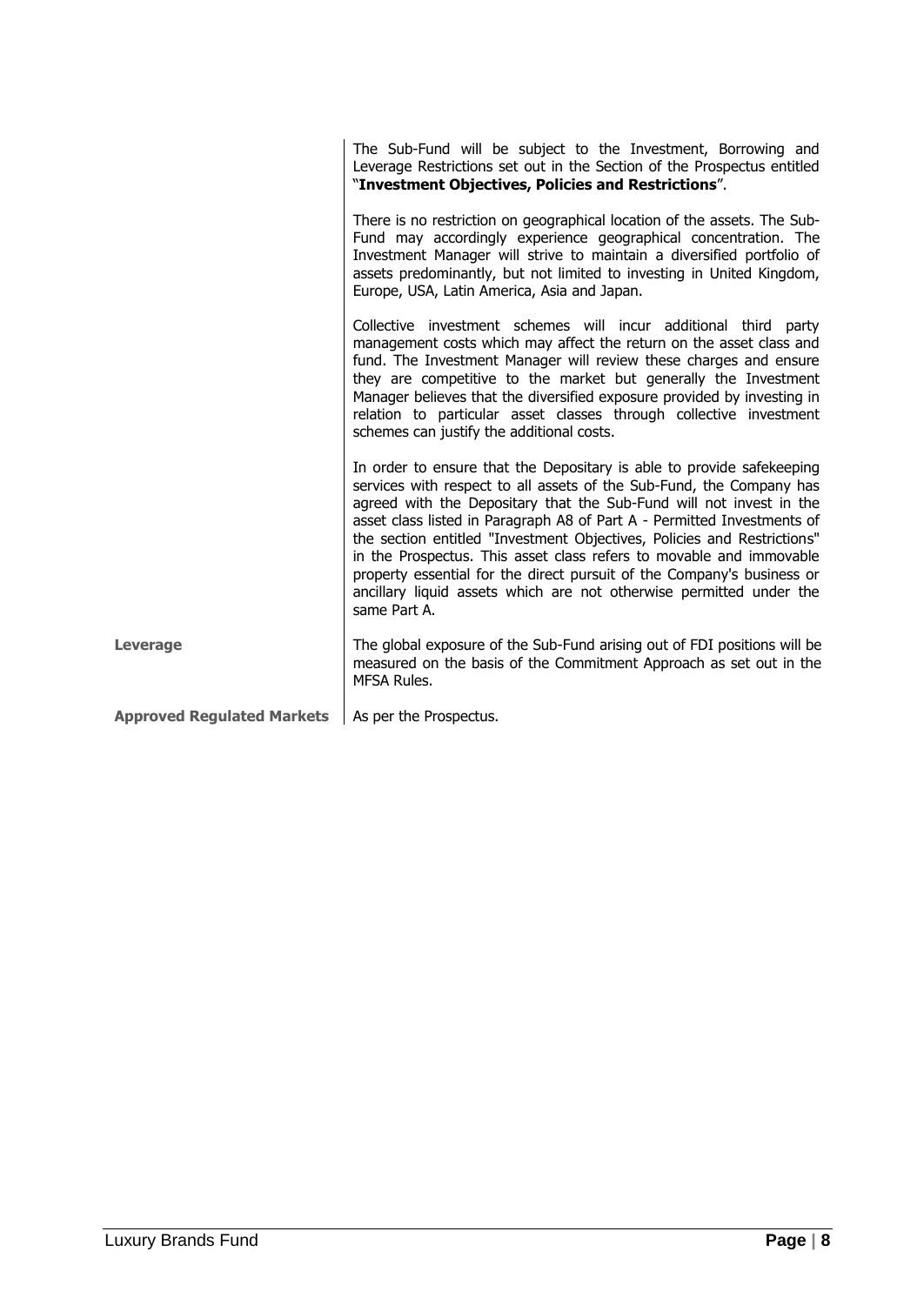## **KEY FEATURES: CLASSES OF SHARES**

<span id="page-9-0"></span>The Sub-Fund currently consists of two (2) groups of Classes of Investor Shares with the following features

### **Institutional Investor Shares**

| <b>Currency of Denomination</b>                                 | Institutional GBP Investor Shares: GBP.<br>Institutional EUR Investor Shares: EUR.<br>Institutional USD Investor Shares: USD.<br>Institutional CHF Investor Shares: CHF.                                                                                |
|-----------------------------------------------------------------|---------------------------------------------------------------------------------------------------------------------------------------------------------------------------------------------------------------------------------------------------------|
| <b>ISIN Number</b>                                              | Institutional GBP Investor Shares: MT7000012878.<br>Institutional EUR Investor Shares: MT7000012886.<br>Institutional USD Investor Shares: MT7000012894.<br>Institutional CHF Investor Shares: MT7000012902.                                            |
| <b>Share Prices</b><br>(based on the NAV per<br>share)          | Priced using single pricing per currency class.                                                                                                                                                                                                         |
| <b>Initial Offer Price</b>                                      | Institutional GBP Investor Shares: GBP100.<br>Institutional EUR Investor Shares: EUR100.<br>Institutional USD Investor Shares: USD100.<br>Institutional CHF Investor Shares: CHF100.                                                                    |
| <b>Minimum Initial</b><br>Investment/<br><b>Minimum Holding</b> | Institutional GBP Investor Shares: GBP1,000<br>Institutional EUR Investor Shares: EUR1,000<br>Institutional USD Investor Shares: USD1,000<br>Institutional CHF Investor Shares: CHF1,000<br>or such lower amount as may be determined by the Directors. |
| <b>Minimum Additional</b><br><b>Investment</b>                  | Institutional GBP Investor Shares: GBP1,000<br>Institutional EUR Investor Shares: EUR1,000<br>Institutional USD Investor Shares: USD1,000<br>Institutional CHF Investor Shares: CHF1,000<br>or such lower amount as may be determined by the Directors. |
| <b>Minimum Redemption</b>                                       | Institutional GBP Investor Shares: GBP1,000<br>Institutional EUR Investor Shares: EUR1,000<br>Institutional USD Investor Shares: USD1,000<br>Institutional CHF Investor Shares: CHF1,000                                                                |
| Accumulation/<br><b>Distribution Shares</b>                     | or such lower amount as may be determined by the Directors.<br><b>Accumulation Shares.</b>                                                                                                                                                              |
| <b>Retail Investor Shares</b>                                   |                                                                                                                                                                                                                                                         |
| <b>Currency of Denomination</b>                                 | Retail GBP Investor Shares: GBP.<br>Retail EUR Investor Shares: EUR.<br>Retail USD Investor Shares: USD.<br>Retail CHF Investor Shares: CHF.                                                                                                            |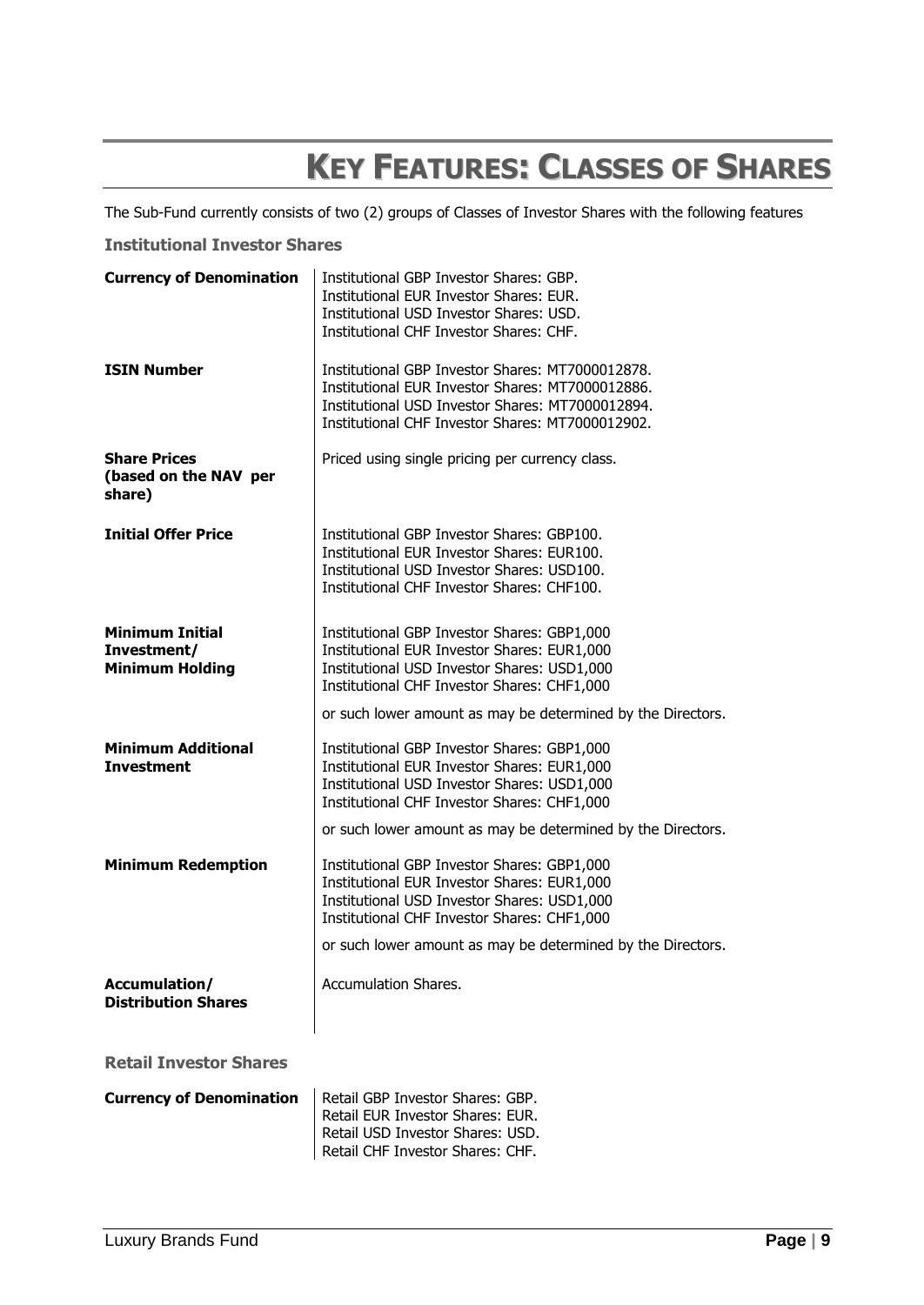| <b>ISIN Number</b>                                              | Retail GBP Investor Shares: MT7000012910.<br>Retail EUR Investor Shares: MT7000012928.<br>Retail USD Investor Shares: MT7000012936.<br>Retail CHF Investor Shares: MT7000012944.                                            |
|-----------------------------------------------------------------|-----------------------------------------------------------------------------------------------------------------------------------------------------------------------------------------------------------------------------|
| <b>Share Prices</b><br>(based on the NAV per<br>share)          | Priced using single pricing per currency class.                                                                                                                                                                             |
| <b>Initial Offer Price</b>                                      | Retail GBP Investor Shares: GBP100.<br>Retail EUR Investor Shares: EUR100.<br>Retail USD Investor Shares: USD100.<br>Retail CHF Investor Shares: CHF100.                                                                    |
| <b>Minimum Initial</b><br>Investment/<br><b>Minimum Holding</b> | Retail GBP Investor Shares: GBP1,000<br>Retail EUR Investor Shares: EUR1,000<br>Retail USD Investor Shares: USD1,000<br>Retail CHF Investor Shares: CHF1,000<br>or such lower amount as may be determined by the Directors. |
| <b>Minimum Additional</b><br><b>Investment</b>                  | Retail GBP Investor Shares: GBP1,000<br>Retail EUR Investor Shares: EUR1,000<br>Retail USD Investor Shares: USD1,000<br>Retail CHF Investor Shares: CHF1,000<br>or such lower amount as may be determined by the Directors. |
| <b>Minimum Redemption</b>                                       | Retail GBP Investor Shares: GBP1,000<br>Retail EUR Investor Shares: EUR1,000<br>Retail USD Investor Shares: USD1,000<br>Retail CHF Investor Shares: CHF1,000<br>or such lower amount as may be determined by the Directors. |
| Accumulation/<br><b>Distribution Shares</b>                     | Accumulation Shares.                                                                                                                                                                                                        |

**General**

| <b>Initial Offering Period</b>                         | From 11.00am (CET) on the 20th April, 2015 to 17.00 pm on the Closing<br>Date.                                         |
|--------------------------------------------------------|------------------------------------------------------------------------------------------------------------------------|
| <b>Closing Date</b>                                    | 30th June 2015 or such earlier or later date as the Directors may in their<br>sole and absolute discretion determines. |
| Cut off time for receipt of<br>applications            | 17.00pm (CET) one Business Day immediately preceding the relevant<br>Subscription Day.                                 |
| Cut off time for receipt of<br>redemption instructions | 17.00pm (CET) one Business Day immediately preceding the relevant<br>Redemption Day.                                   |
| <b>Subscription Day</b>                                | The day following the Valuation Day and/or such other Business Day as the                                              |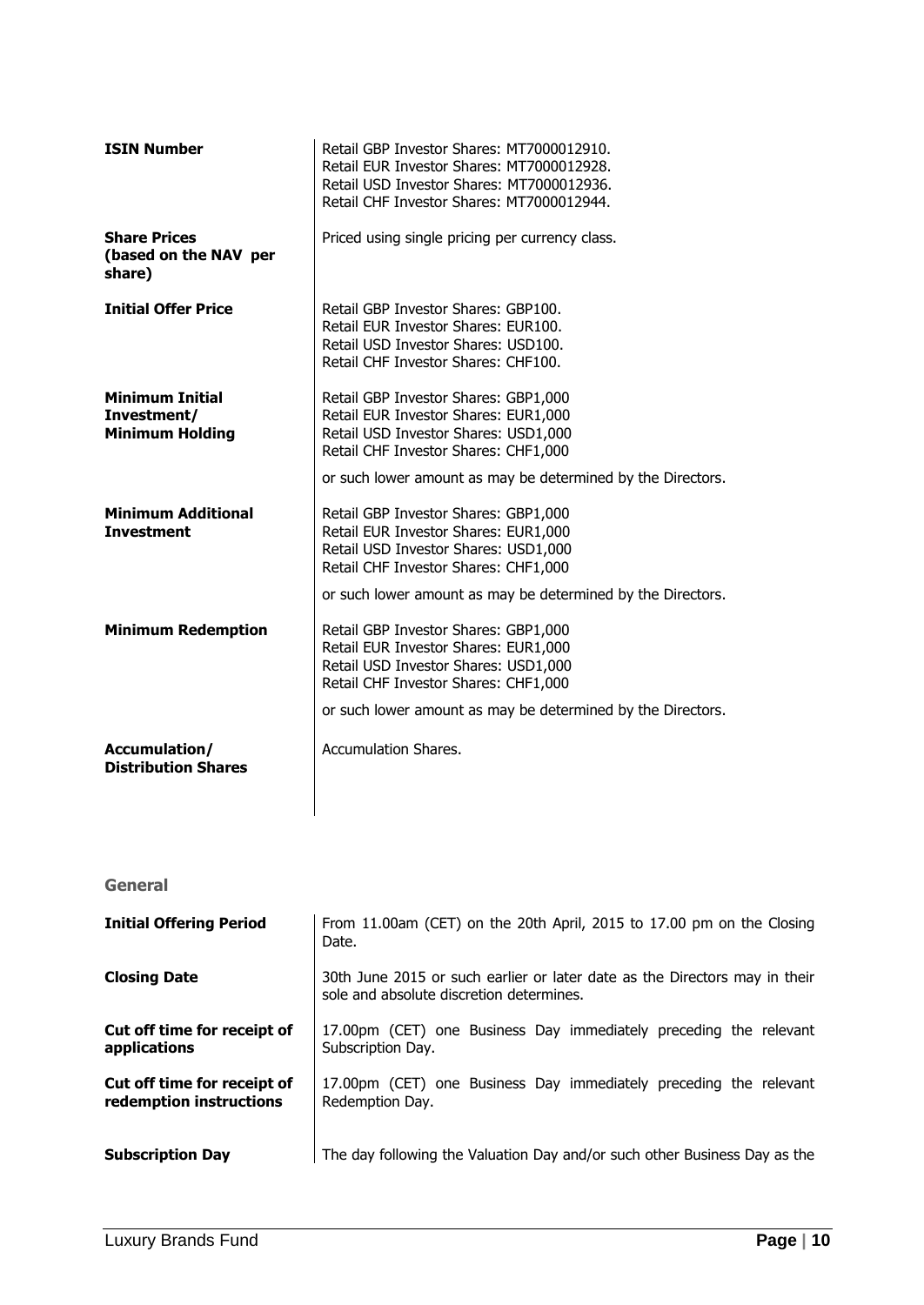| <b>Redemption Day</b>       | Directors may from time to time determine.<br>The day following the Valuation Day and/or such other Business Day as the<br>Directors may from time to time determine. |
|-----------------------------|-----------------------------------------------------------------------------------------------------------------------------------------------------------------------|
| Cut off time for receipt of | 17.00pm (CET) one Business Day immediately preceding the relevant                                                                                                     |
| subscription proceeds       | Subscription Day.                                                                                                                                                     |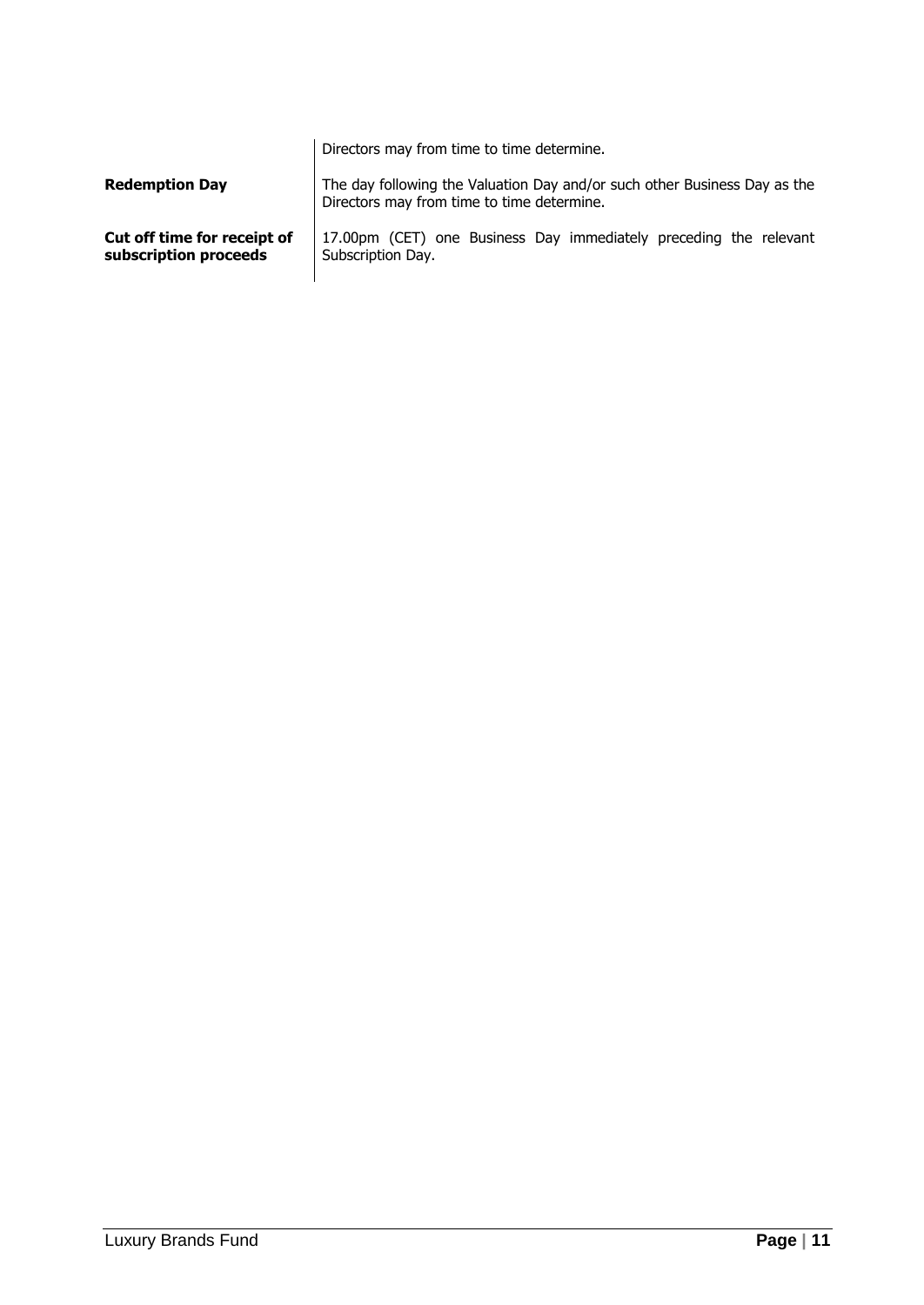### **THE OFFERING**

### <span id="page-12-0"></span>**Share Offer**

This Offering Supplement is supplemental to, and must be read in conjunction with, the Prospectus issued by the Company.

The Offering Supplement constitutes an offer of the following two (2) groups of Classes of Investor Shares in the Sub-Fund:

- Institutional Investor Shares
- Retail Investor Shares

Each of the above presently has a GBP, EUR, USD and CHF Class. In the future, further groups of Classes of Investor Shares or currency Classes within existing groups of Classes of Investor Shares may be created.

During the Offering Period, the Investor Shares will be offered at the Offering Price applicable on the relevant Subscription Day.

The Offering Period shall remain open until such time as the Directors determine otherwise, after having notified the MFSA.

### **Purchase, Transfer and Exchange of Shares**

Investor Shares can be purchased at the prevailing Offering Price, by submission to the Company at the office of the Administrator of the relevant and properly completed Subscription Application prior to the cut off time for receipt of applications for the relevant Class.

Payment should be effected as described in the payment forms which are available from the Administrator prior to the cut off time for receipt of subscription proceeds. At the Company's discretion, payments may be accepted other than in cash. All payments for Investor Shares must be made in the Base Currency of that Class of Investor Shares and be received in cleared funds in any event prior to the cut off time for receipt of subscription proceeds.

Any applicable bank charges will be borne by the Subscriber.

If the Subscription Application is not received as required, then the Subscription Application may be rejected or held over until the next Subscription Day at the discretion of the Company. Subject to the satisfaction of the requirements set out above, Investor Shares shall be issued to successful Subscribers on the relevant Subscription Day.

The Administrator will generally issue written confirmation of ownership to a Shareholder within four (4) Business Days after the applicable Subscription Day.

Switching between Institutional Investor Shares and Retail Investor Shares (and visa versa) is generally not permitted due to the differential fee arrangements, accordingly Directors will only consider switching requests on a case by case basis.

Full details of the application and subscription process appear in the Section of the Prospectus entitled "**Purchase, Exchange and Transfer of Shares**".

A Subscription Application and other related documentation will be provided upon request by the Administrator, the Investment Manager or by an Authorised Distributor.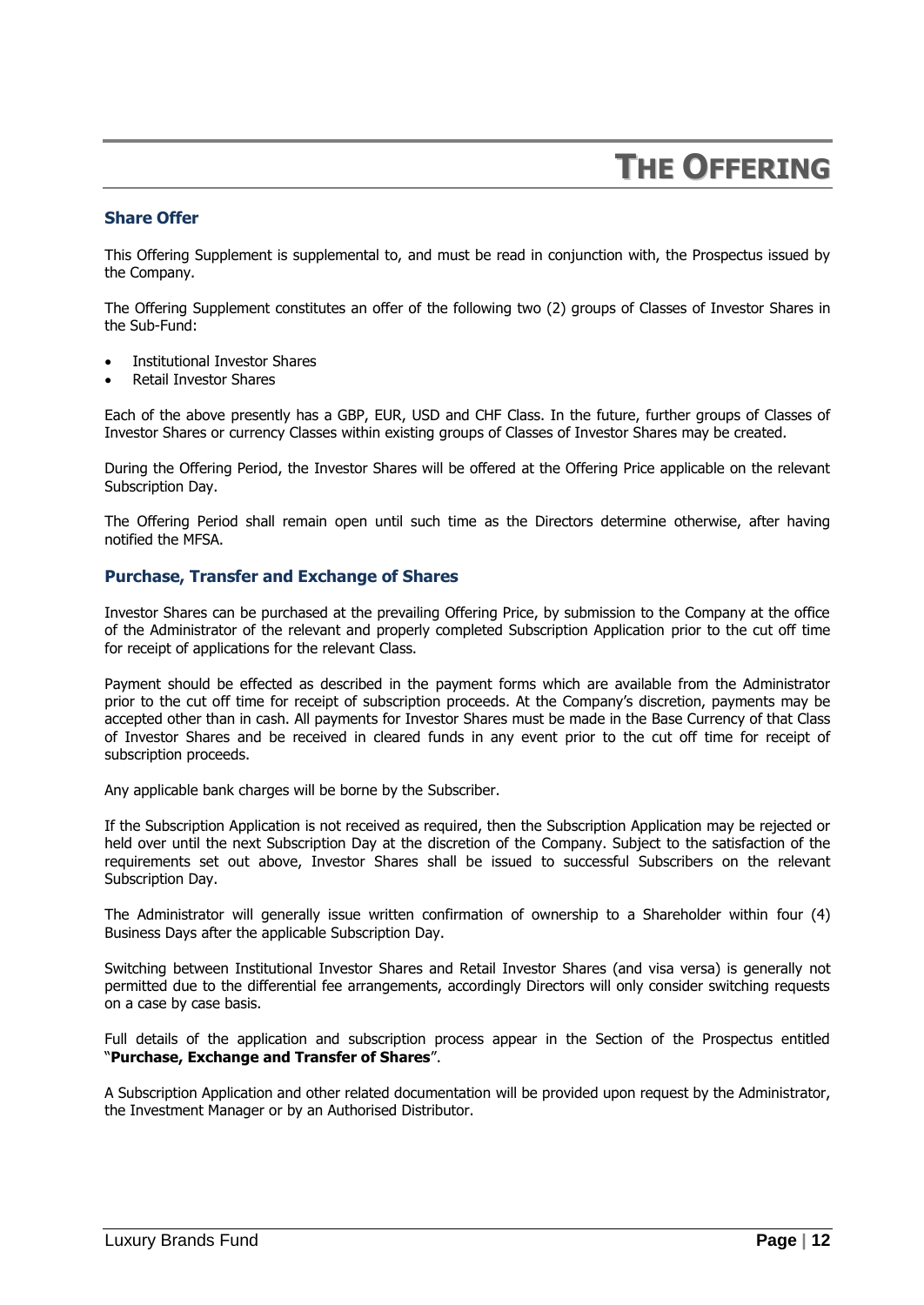### **Redemption of Shares**

Investors are directed to the Prospectus where the procedures relating to the Redemption of Investor Shares and the conditions applicable thereto are outlined.

Investor Shares can be redeemed at the prevailing Redemption Price, by submission to the Company at the office of the Administrator of the relevant and properly completed Redemption Notice prior to the cut off time for receipt of redemption instructions. Redemption requests received after the cut off time for receipt of redemption instructions will be processed on the following Redemption Day.

In terms of the Memorandum and Articles, redemption requests and/ or exchange requests are, once made, generally irrevocable. A Redemption Notice if accepted by the Company will be effective as at the applicable Redemption Day. Investor Shares shall be cancelled on the relevant Redemption Day and redemption requests will generally be settled within five (5) Business Days from the relevant Redemption Day.

Full details of the redemption process, including the limited instances where a redemption request may be withdrawn, appear in the Section of the Prospectus entitled "**Redemption of Shares**".

A Redemption Notice and other related documentation will be provided upon request by the Administrator, the Investment Manager or by an Authorised Distributor.

### **Deferral of Redemption**

The Directors may in their exclusive discretion limit the total amount of redemptions effected on any Redemption Day to 10% of the outstanding Investor Shares in the Sub-Fund on that day (in each case before processing request for the issue of the Investor Shares or requests for redemptions of such Investor Shares for such Redemption Day). In such circumstances the Company or its authorised agent may scale down pro rata the number of Investor Shares to be redeemed in response to each request for redemption to the extent necessary to ensure that the foregoing limit is not exceeded, and shall carry forward the balance for redemption as at the next Redemption Day and so on to each succeeding Redemption Day until each request has been complied with in full. Requests for redemption carried forward from an earlier Redemption Day shall have priority over later requests.

### **Pricing**

The calculation of the NAV of the Sub-Fund and of the NAV per Share shall be effected by the Administrator as at the close of business on every Valuation Day on the basis of the closing prices on that day and in such manner as is stated in the Prospectus under the section entitled "**Net Asset Value Calculation**". The Offering Price will be available from the Administrator.

### **Duration of the Sub-Fund**

The Duration of the Sub-Fund and the Classes is indefinite.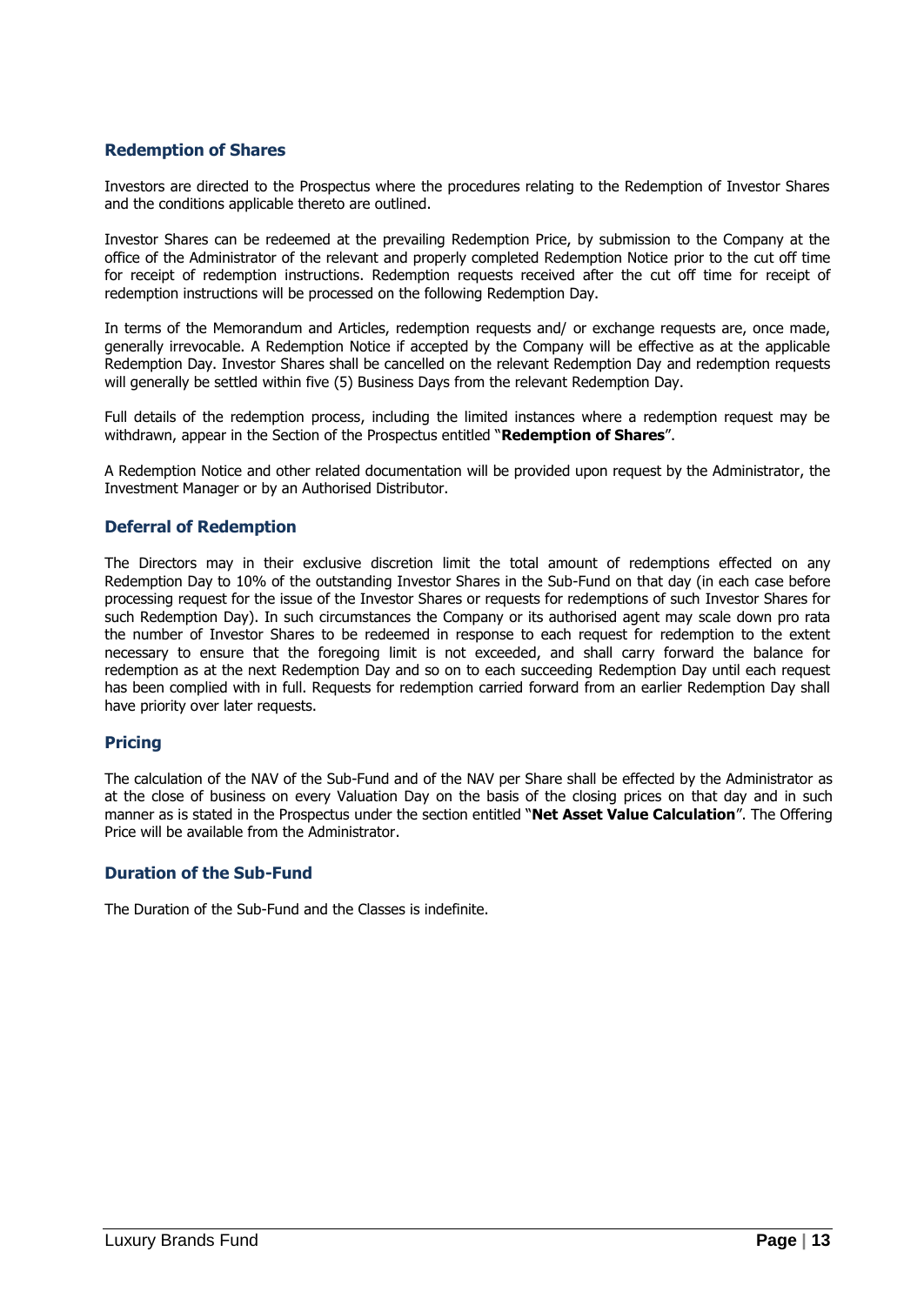### **THE DEPOSITARY**

<span id="page-14-0"></span>The Company has appointed Sparkasse Bank Malta p.l.c., as depositary and banker of the Sub-Fund, subject to what is provided hereunder.

Sparkasse Bank Malta p.l.c. is a public limited company registered under the laws of Malta, with registration number C27152 and registered office at 101 Townsquare, Ix-Xatt Ta' Qui-Si-Sana, Sliema SLM 3112, Malta.

The parent undertaking of Sparkasse Bank Malta p.l.c. is Anteilsverwaltungssparkasse Schwaz ("**AVS**"), a corporate entity governed by the Austrian Savings Bank Act, established in Austria, whose activities consist in holding and managing its assets, mainly its participation in Sparkasse Schwaz AG and Sparkasse Bank Malta p.l.c. AVS currently holds 100 % of the shares of Sparkasse Schwaz AG and 90% of the shares in Sparkasse Bank Malta p.l.c. The remaining 10% of the shares in Sparkasse Bank Malta p.l.c. are held by Sparkasse Schwaz AG. Sparkasse Schwaz AG is a savings bank established in Austria; it is a member of the Austrian savings banks forming part of the Erste Group.

Sparkasse Bank Malta p.l.c. (the "**Depositary**") is licensed by the MFSA to carry out the business of banking as a credit institution in terms of the Banking Act (Chapter 371, Laws of Malta), and to provide investment services and to act as custodian for collective investment schemes under the ISA. The Depositary provides safekeeping and related services to various other funds and entities in various jurisdictions, and is actively involved in the provision of a comprehensive range of financial services in Malta.

The Depositary has been appointed to perform safekeeping functions, cash flow monitoring, oversight duties and certain ancillary services, in respect of the Sub-Fund, pursuant to an agreement entered into in respect of the Sub-Fund, between the Company and the Depositary, as amended from time to time (the "**Depositary Agreement**").

The Depositary will perform its depositary functions in accordance with the Depositary Agreement, which includes provisions reflecting the relevant requirements applicable to a depositary under the UCITS Directive, as transposed into Maltese law. The Depositary's duties include the following:

- (i) ensuring that the Sub-Fund's cash flows are properly monitored, and in particular that all payments made by or on behalf of applicants upon a subscription of shares of the Sub-Fund have been received and that all the cash of the Sub-Fund has been booked in cash accounts opened in the name of the Company (for the Sub-Fund) or in the name of the Depositary acting on behalf of the Company (for the Sub-Fund) with an eligible entity (central banks, EEA banks or third country banks subject to equivalent prudential supervision);
- (ii) safekeeping of the assets of the Sub-Fund, which means (a) holding in custody all financial instruments that can be registered in a financial instruments account opened in the Depositary's books and all financial instruments that can be physically delivered to the Depositary (if any), and (b) for other assets, verifying the ownership of such assets and maintaining records accordingly; and
- (iii) the following oversight duties:
	- (a) to ensure that the sale, issue, repurchase, redemption and cancellation of investor shares of the Sub-Fund are carried out in accordance with the requirements prescribed by the MFSA, if any, applicable to the Sub-Fund and with the memorandum and articles of association of the Company;
	- (b) to ensure that the value of the investor shares of the Sub-Fund is calculated in accordance with the provisions of the memorandum and articles of association of the Company;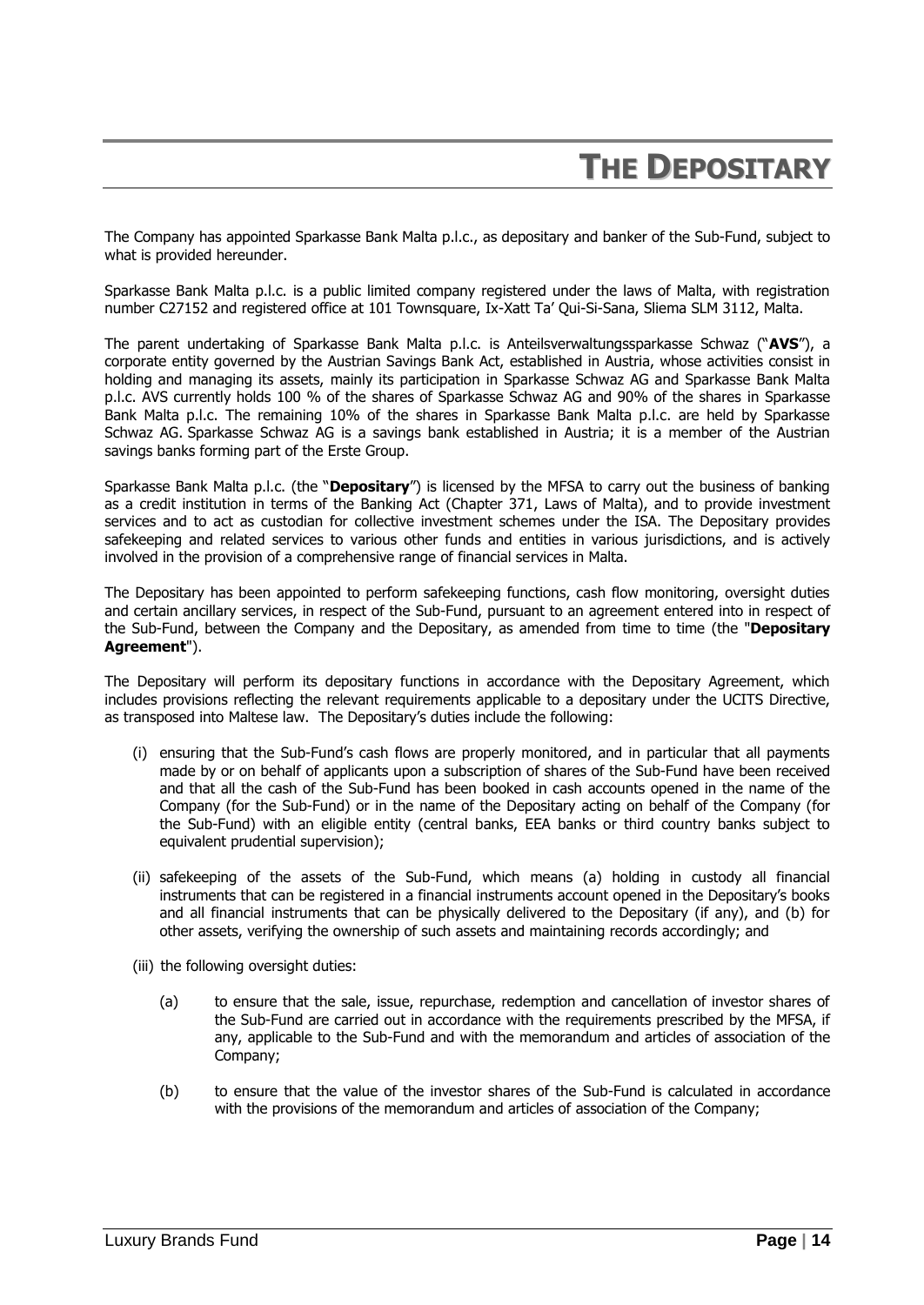- (c) to carry out the instructions of the Company, unless they conflict with the requirements prescribed by the MFSA, if any, applicable to the Sub-Fund and with the memorandum and articles of association of the Company;
- (d) to ensure that in transactions involving the assets of the Sub-Fund, any consideration is remitted to the Company within the usual time limits;
- (e) to ensure that the income of the Sub-Fund is applied in accordance with the memorandum and articles of association of the Company.

The Company and the Investment Manager are required to ensure that all assets of the Sub-Fund are entrusted to the Depositary for safekeeping, and the Depositary has accepted to perform the safekeeping function in respect of all the Sub-Fund's assets, in accordance with the Depositary Agreement. The Company and the Investment Manager have agreed not to invest in or hold any types of financial instruments and other assets that are not listed in the relevant Annexes to the Depositary Agreement.

Cash of the Sub-Fund will be held by the Depositary as banker. The Depositary may perform certain investment services (in particular, the execution and, or receipt and transmission of orders in relation to financial instruments) for the Sub-Fund. In addition, the Depositary shall carry out a monitoring function over the activities of the Investment Manager in accordance with the applicable MFSA rules.

The Depositary is entitled to receive a fee out of the assets of the Sub-Fund for its services, details of which are given in the Section entitled "**Fees, Compensation and Expenses**" below and to receive reimbursement, out of the assets of the Sub-Fund, of all its out-of-pocket expenses, as stipulated in the Depositary Agreement.

The Depositary may delegate all or part of its services, functions and duties under the Depositary Agreement to third parties, save for its cash flow monitoring and oversight duties. A description of the safekeeping functions delegated by the Depositary, the list of delegates and sub-delegates for the performance of the safekeeping functions, and information on any conflicts of interest that may arise from such a delegation will be provided to investors, by the Company upon request.

The Depositary is liable to the Company, in respect of the Sub-Fund, and to the shareholders of the Sub-Fund for the loss of a financial instrument held in custody, by the Depositary or the relevant delegate. In the case of such a loss of a financial instrument held in custody, the Depositary will return a financial instrument of identical type or the corresponding amount to the Company, in respect of the Sub-Fund, without undue delay. The Depositary is not liable if it can prove that the loss has arisen as a result of an external event beyond its reasonable control, the consequences of which would have been unavoidable despite all reasonable efforts to the contrary.

Furthermore, the Depositary is liable to the Company, in respect of the Sub-Fund, and to the shareholders of the Sub-Fund for losses (other than the loss of a financial instrument as referred to above), suffered by them as a result of the Depositary's negligent or intentional failure to properly fulfil its obligations pursuant to the relevant provisions of the ISA, the Investment Services Act (Custodians of Collective Investment Schemes) Regulations (Subsidiary Legislation 370.32, Laws of Malta) and the Investment Services Rules for Investment Services Providers issued thereunder, as applicable to the Depositary.

The Depositary's liability as aforesaid will not be affected the delegation of its safekeeping functions.

If any shareholder of the Sub-Fund intends to invoke the liability of the Depositary it must notify the Company of its intention to invoke the liability of the Depositary, and the Company will be required to ensure that the exercise of any action or claim by one or more shareholders does not lead to unequal treatment of the other shareholders.

The Depositary Agreement contains provisions whereby the Company agrees to indemnify the Depositary (out of the assets of the Sub-Fund) against any actions, proceedings, claims, loss or damages, costs, demands and expenses (including legal and professional expenses) which may be brought against, suffered or incurred by the Depositary in relation to the Depositary's performance of its services, duties or functions, and the insolvency, acts or omissions of the Company, the Administrator or any other service provider, or any delegate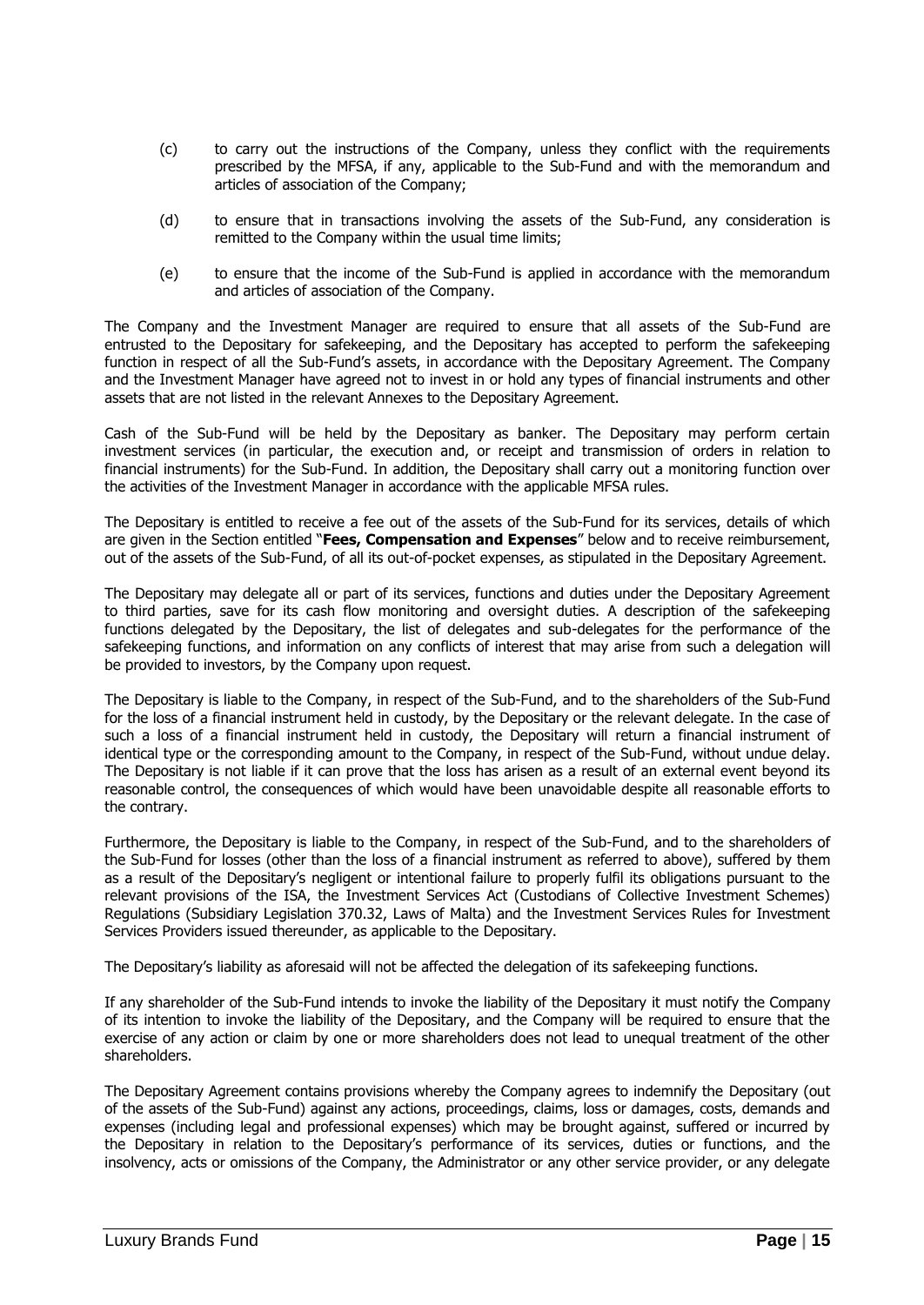or third party appointed by the Company; except where and to the extent that the Depositary is liable for the same in terms of the Depositary Agreement.

The Depositary Agreement may be terminated by the Depositary or by Company, by giving not less than six (6) months' written notice, and on certain other grounds set out in the Depositary Agreement.

The Depositary does not provide any services to the Sub-Fund other than those described above. In particular, it is not responsible for the valuation of the assets of the Sub-Fund, the calculation of the Net Asset Value, or the marketing or distribution of the Investor Shares.

The Depositary is not responsible for the contents of the Prospectus or any Offering Supplement, nor for the approval thereof.

The Depositary's contact details are:

Sparkasse Bank Malta p.l.c. 101 Townsquare, Ix-Xatt Ta' Qui-Si-Sana, Sliema SLM 3112, **Malta** Tel: +356 2133 5705 Fax: +356 2133 5710 E-mail(s): [info@sparkasse-bank-malta.com](mailto:info@sparkasse-bank-malta.com) Website: [www.sparkasse-bank-malta.com](http://www.sparkasse-bank-malta.com/)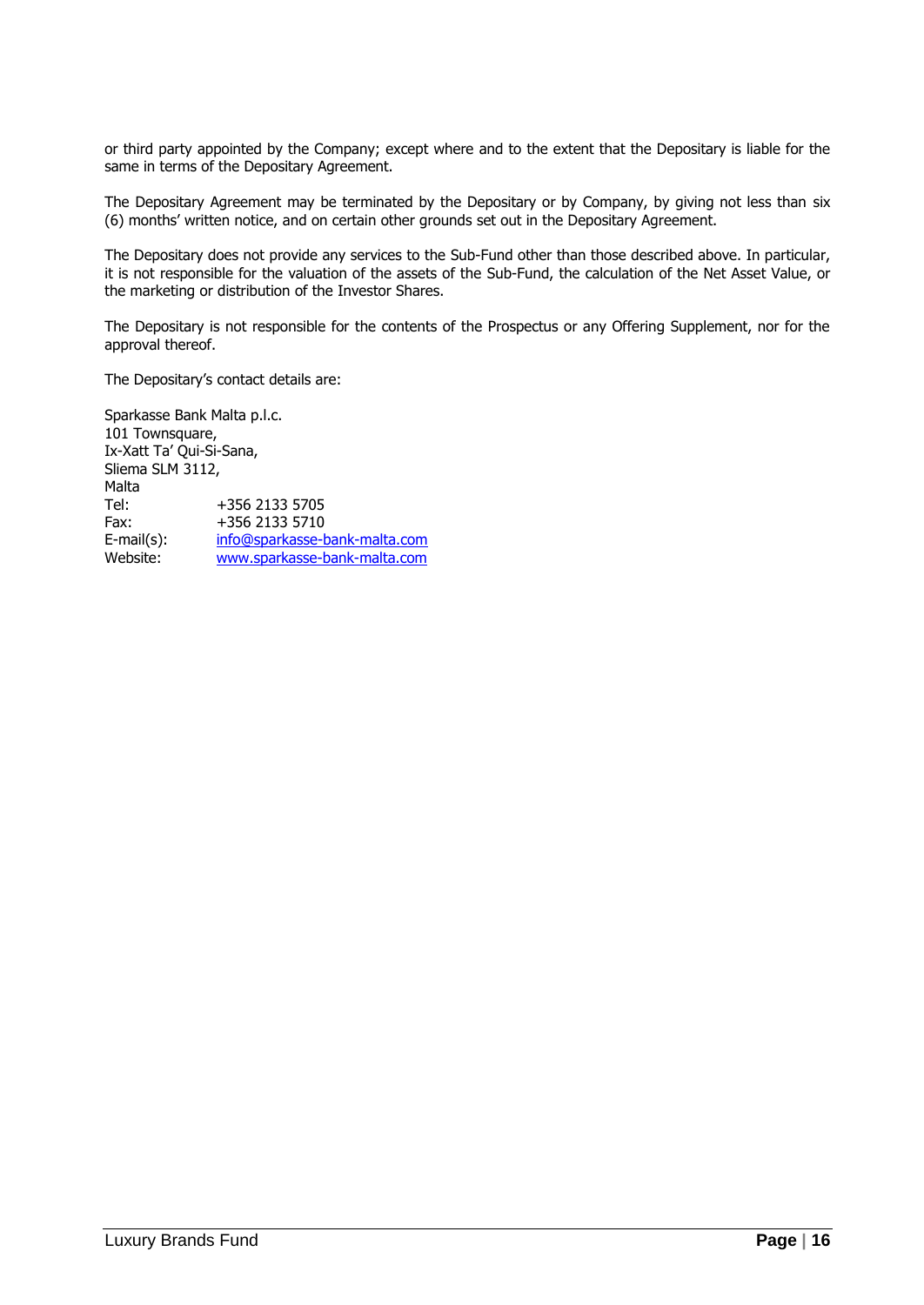### **FEES, COMPENSATION AND EXPENSES**

### <span id="page-17-0"></span>**Investment Management Fee**

The Company will pay the Investment Manager an Investment Management Fee of up to 1.75 % per annum of NAV of the applicable Class of Investor Shares. There is no Performance Fee.

The Investment Management Fee will accrue on every Valuation Day and shall be payable monthly in arrears.

The Investment Manager will be reimbursed for all properly incurred and approved out-of-pocket expenses.

#### **Investment Committee Fee**

The members of the Investment Committee shall each be entitled to receive a fee of up to €10,000 payable quarterly in arrears plus reasonable out of pocket expenses to cover disbursements.

#### **Risk Management Fees**

The Company will pay the Chief Risk Monitoring Officer and Risk Manager a fee of €15,000 per annum. The Risk Management Fee will accrue on every Valuation Day and shall be payable quarterly in arrears.

The Risk Manager will be reimbursed for all properly incurred and approved out-of-pocket expenses.

#### **Administration Fee**

The Company will pay the Administrator, in respect of the Sub-Fund, an Administration Fee at the following rates:

- $\bullet$  0.15% per annum on the Net Asset Value of the Sub-Fund up to  $\epsilon$ 50M;
- 0.12% per annum on the Net Asset Value of the Sub-Fund from €50M to €100M;
- 0.10% per annum on the Net Asset Value of the Sub-Fund from €100M onwards;

all subject to an annual minimum fee of USD26,500 until 1 September 2020 and USD28,500 per annum thereafter.

The fees are calculated by reference to the Net Asset Value on each Valuation Day. The Administration Fee will accrue on every Valuation Day and be payable monthly in arrears.

The Administrator will be reimbursed for all properly incurred and approved out-of-pocket expenses.

The above fees are quoted exclusive of VAT, if applicable. All fees commence from the date the Sub-Fund is licensed by the MFSA.

### **Depositary Fee**

The Company will pay the Depositary, in respect of the Sub-Fund, a Custody Fee at the following rates:

- Where the net assets of the Sub-Fund are below €25M, 0.15% per annum on the asset value of the Sub-Fund subject to no minimum fee;
- Where the net assets of the Sub-Fund are greater than €25M but less than €50M, 0.10% per annum on the asset value of the Sub-Fund subject to a minimum fee of €37,500 per annum; and
- Where the net assets of the Sub-Fund are greater than €50M but less than €150M, 0.075% per annum on the asset value of the Sub-Fund subject to a minimum fee of €50,000 per annum.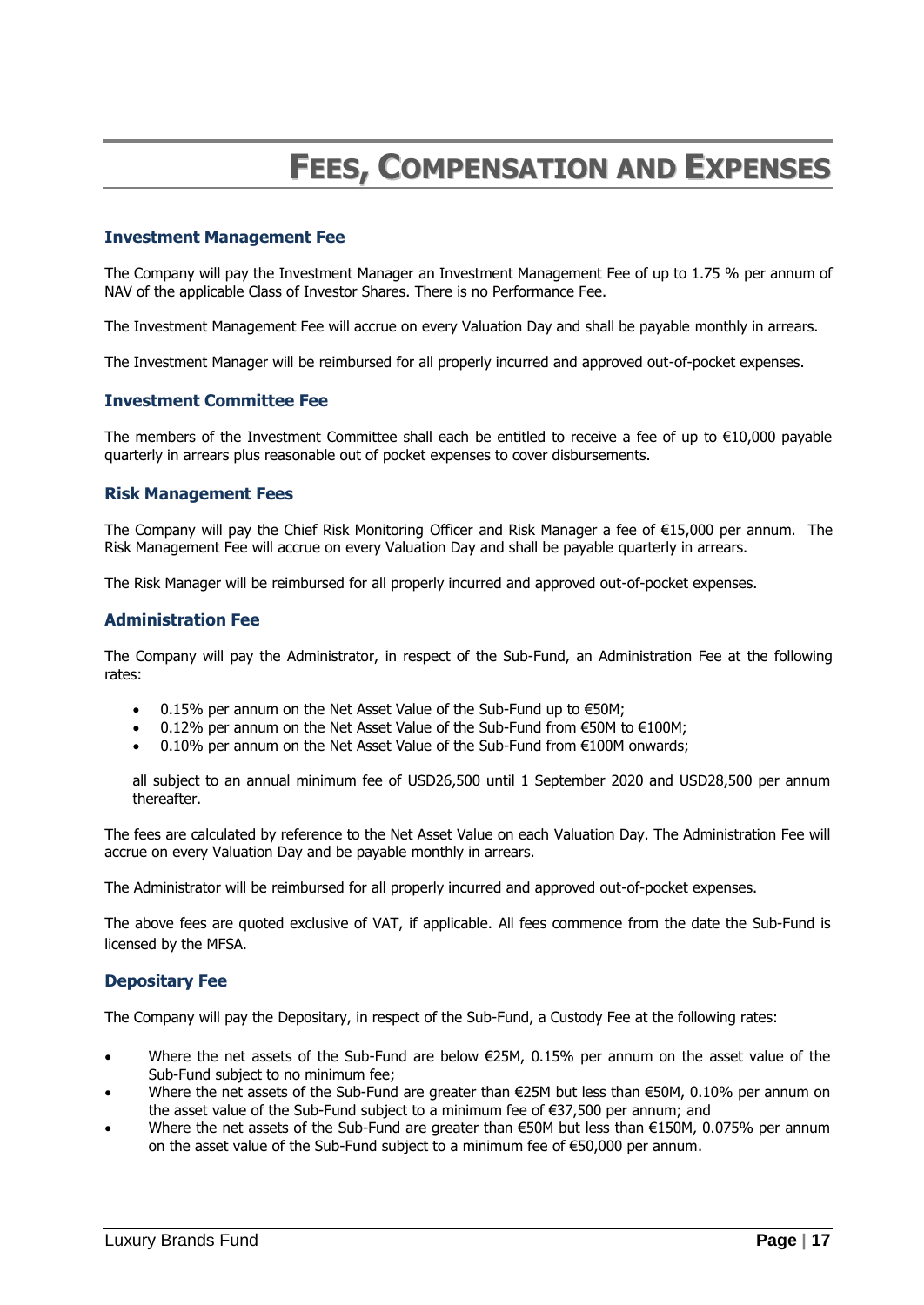It is not expected that the assets of the Sub-Fund will exceed €150M, however, in the event that they are likely to do so, the Custody Fee will be re-negotiated and this section updated.

The Company shall also pay the Depositary a transaction fee of between  $\epsilon$ 20 and  $\epsilon$ 100 per trade.

The Custody Fee will apply on the total net assets (not the NAV) of the Sub-Fund; it will be based on the average monthly closing balances for each quarter and will be payable quarterly in arrears. The Custody Fee will accrue on every Valuation Day.

The Depositary will be reimbursed for all reasonably incurred out-of-pocket expenses, whether directly or indirectly, in the performance of its functions or duties under the Depositary Agreement.

#### **Other Expenses**

The Sub-Fund will also be subject to other fees including, its pro-rata share of the Directors, Company Secretary Fees and other operating expenses relating to the Company generally as set out in the Prospectus.

### **Initial Charge, Distribution Charge and Contingent Deferred Sales Charge**

#### **Institutional Investor Shares**

Institutional Investor Shares are not subject to a Distribution or Contingent Deferred Sales Charge.

#### **Retail Investor Shares**

Upon the subscription for Retail Investor Shares, the Company shall receive a Distribution Charge of 5.0% of the Net Asset Value attributable to the subscription. This Distribution Charge shall either: (i) be amortised over a 60 month period against the assets of the Sub-Fund attributable to the Retail Investor Shares; or (ii) by way of the levy of the Contingent Deferred Sales Charge as described below.

A Contingent Deferred Sales Charge will be levied upon Shareholders in the Retail Investor Shares, who redeem within 60 months of the related Subscription Day. The Contingent Deferred Sales Charge will initially be 5.0% of the lower of either (i) NAV per Share on the Dealing Day at the time of subscription for the relevant Class of Shares or (ii) NAV per Share on the Dealing Day at the time of redemption for the relevant Class of Shares. The Contingent Deferred Sales Charge will decline to 0% 60 months after the purchase date as shown in the following table:

| Contingent Deferred Sales<br>Charge |
|-------------------------------------|
| $5.0\%$                             |
| $4.0\%$                             |
| $3.0\%$                             |
| $2.0\%$                             |
| 1.0%                                |
| None                                |
|                                     |

If the Contingent Deferred Sales Charge is levied upon a Shareholder, it will be payable into the assets of the Sub-Fund attributable to the Retail Investor Shares and will be applied to repay the unamortised balance of the Distribution Charge.

If the amount of the Contingent Deferred Sales Charge Fee that is assessed on the redemption of the relevant Retail Investor Shares is greater than the unamortised balance of the Distribution Charge with respect to the redeemed Retail Investor Shares, the Retail Investor Share will retain such excess amount. If the amount of the Contingent Deferred Sales Charge that is assessed on the redemption of the relevant Retail Investor Shares is less than the unamortised balance of the Distribution Charge with respect to the redeemed Retail Investor Shares, the Retail Investor Share will bear that shortfall amount.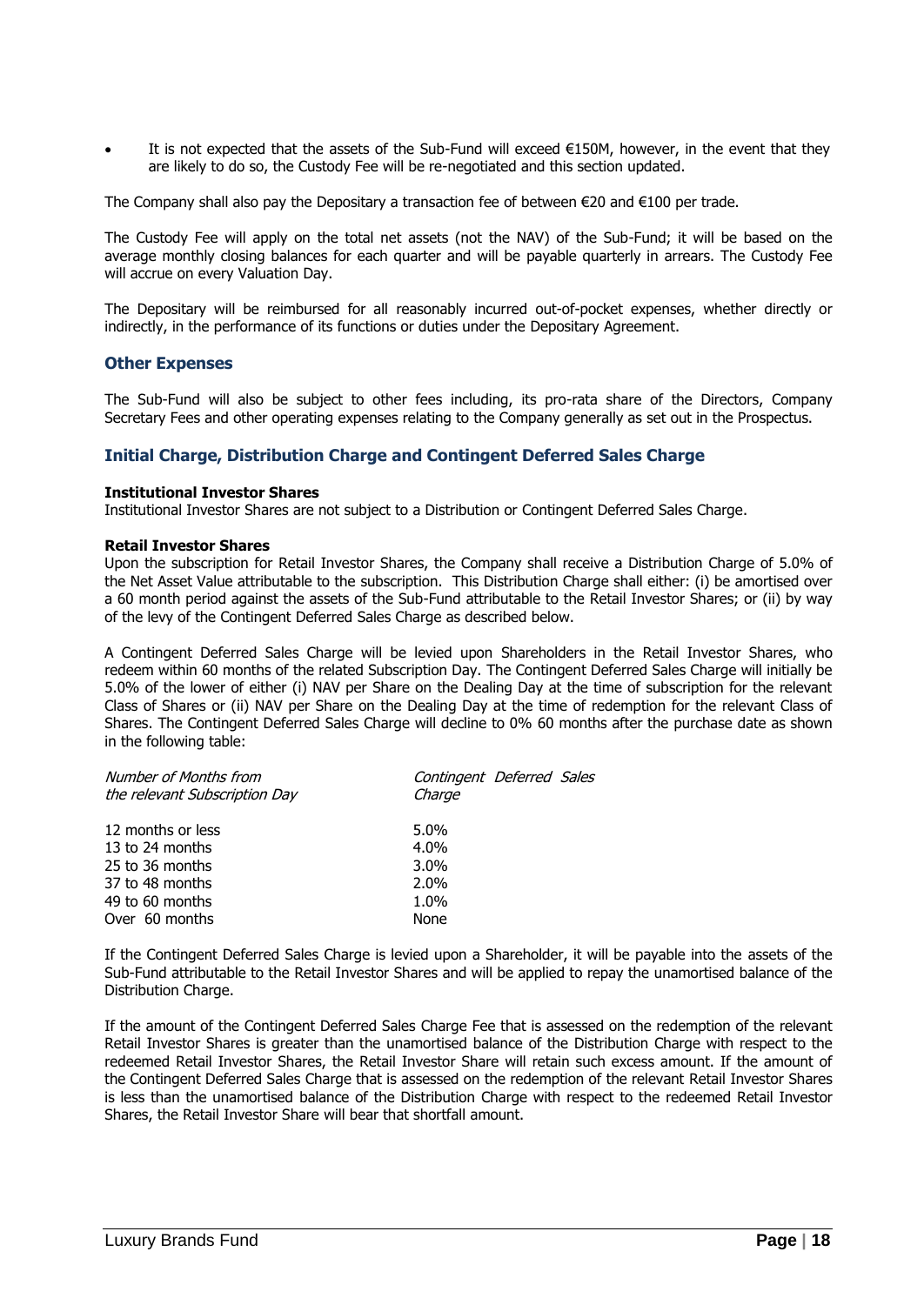Any Contingent Deferred Sales Charge applicable is calculated on a first in first out basis. For the purposes of calculating the Contingent Deferred Sales Charge, a transfer will not be treated as a new subscription by the transferee.

The calculation of the Contingent Deferred Sales Charge shall be calculated based on a percentage of the lower of either (i) NAV per Share on the Dealing Day at the time of subscription for the relevant Classes of Shares or (ii) NAV per Share on the Dealing Day at the time of redemption for the relevant Classes of Shares.

Depending on when a Shareholder redeems out of the Sub-Fund potential inequalities may arise. In the event that such inequalities occur, neither the Company, the Investment Manager, Administrator or Depositary shall be liable to any Shareholder for any excess Contingent Deferred Sales Charge so levied.

In order to ensure that a Shareholder holding Retail Investor Shares after the 60 month period has expired (for the purpose of the Contingent Deferred Sales Charge) does not continue to bear the cost of any unamortised Distribution Charges, the Directors will automatically convert such Retail Investor Shares into Institutional Investor Shares (subject to the waiver of any Initial Charge thereon) once they have been held for a 60 month period. Institutional Investor Shares are not subject to a Distribution or Contingent Deferred Sales Charge.

### **Exchange Charge**

The Investment Manager is entitled to make a charge in respect of a switch of Investor Shares of one class of Investor Shares in the Sub-Fund for another class of Investor Shares in the Sub-Fund or a class of investor shares in another sub-fund. In such instances, the Exchange Charge will be equal to the Initial Charge (if any) in respect of the class of shares being switched into, and will be deducted from the proceeds of sale of the shares being switched from. When switching between share classes of the Sub-Fund, no dilution levy will be charged in respect of the shares being sold and purchased as part of the switch. A dilution levy may be charged where a switch is from one Sub-Fund to another.

Currently however, the Investment Manager does not operate an Exchange Charge.

### **Dilution Levy**

Where the Sub-Fund buys or sells underlying investments in response to a request for the issue or redemption of Investor Shares, it will generally incur a cost, made up of dealing costs and any spread between the bid and offer prices of the investments concerned, which is not reflected in the issue or redemption price paid by or to the shareholder and which is referred to as "dilution".

To mitigate the effects of dilution the Investment Manager has discretion to charge a dilution levy on the purchase or redemption of investor Shares in the Sub-Fund. A dilution levy is a separate charge of such amount or rate as determined by the Investment Manager.

The Investment Manager may charge a dilution levy on the price of Investor Shares in the following circumstances:

- Where the Sub-Fund experiences a large level of net redemptions on any Redemption Day relative to its size (i.e. net redemptions equivalent to greater than 5% of the Net Asset Value of the Sub-Fund);
- Where the Sub-Fund is in continuing decline, in terms of Net Asset Value, as a result of poor market conditions or continual net redemptions; or
- On large deals, which for this purpose is defined as a single purchase or redemption of Investor Shares equivalent to more than 5% of the Net Asset Value of the Sub-Fund.

The amount is not retained by the Investment Manager but is paid into the Sub-Fund

On the occasions when the dilution levy is not applied there may be an adverse impact on the total assets of the Sub-Fund. As dilution is directly related to the inflows and outflows of monies from the Sub-Fund it is not possible to accurately predict whether dilution will occur at any point in time. Consequently it is also not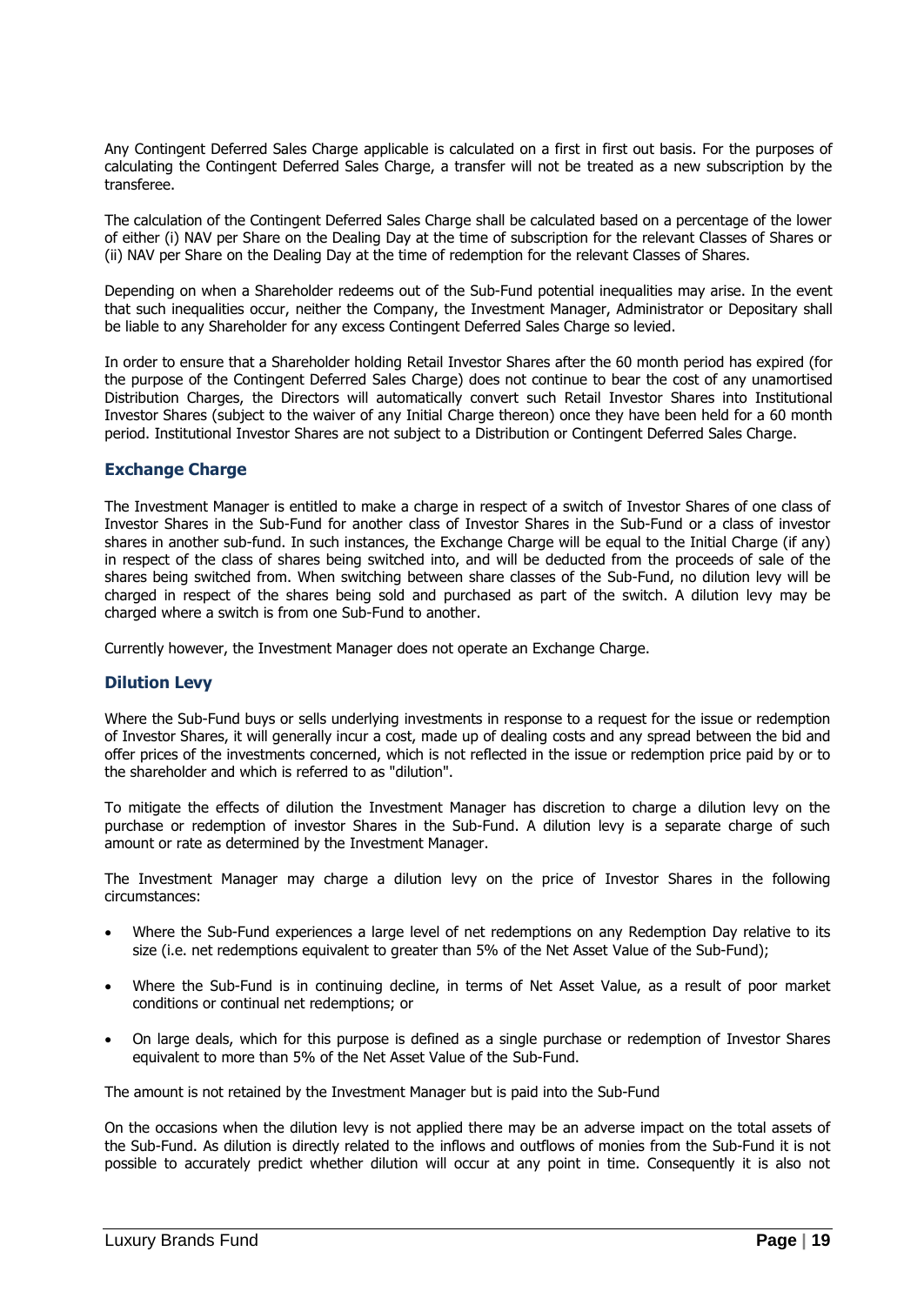possible to accurately predict how frequently the Investment Manager will need to make such a dilution levy. However, the Investment Manager believes that the likely effect of not charging a dilution levy, excluding such cases referred to above, will be negligible.

The Investment Manager does not currently envisage that a Dilution Levy will be applied to any dealing in the Sub-Fund, as it is unlikely that any single holder will have control of greater than 5% of the Sub-Fund. However, where it is applied, the Investment Manager believes that the amount will not normally exceed 5% of the Net Asset Value of Investor Shares being bought or sold.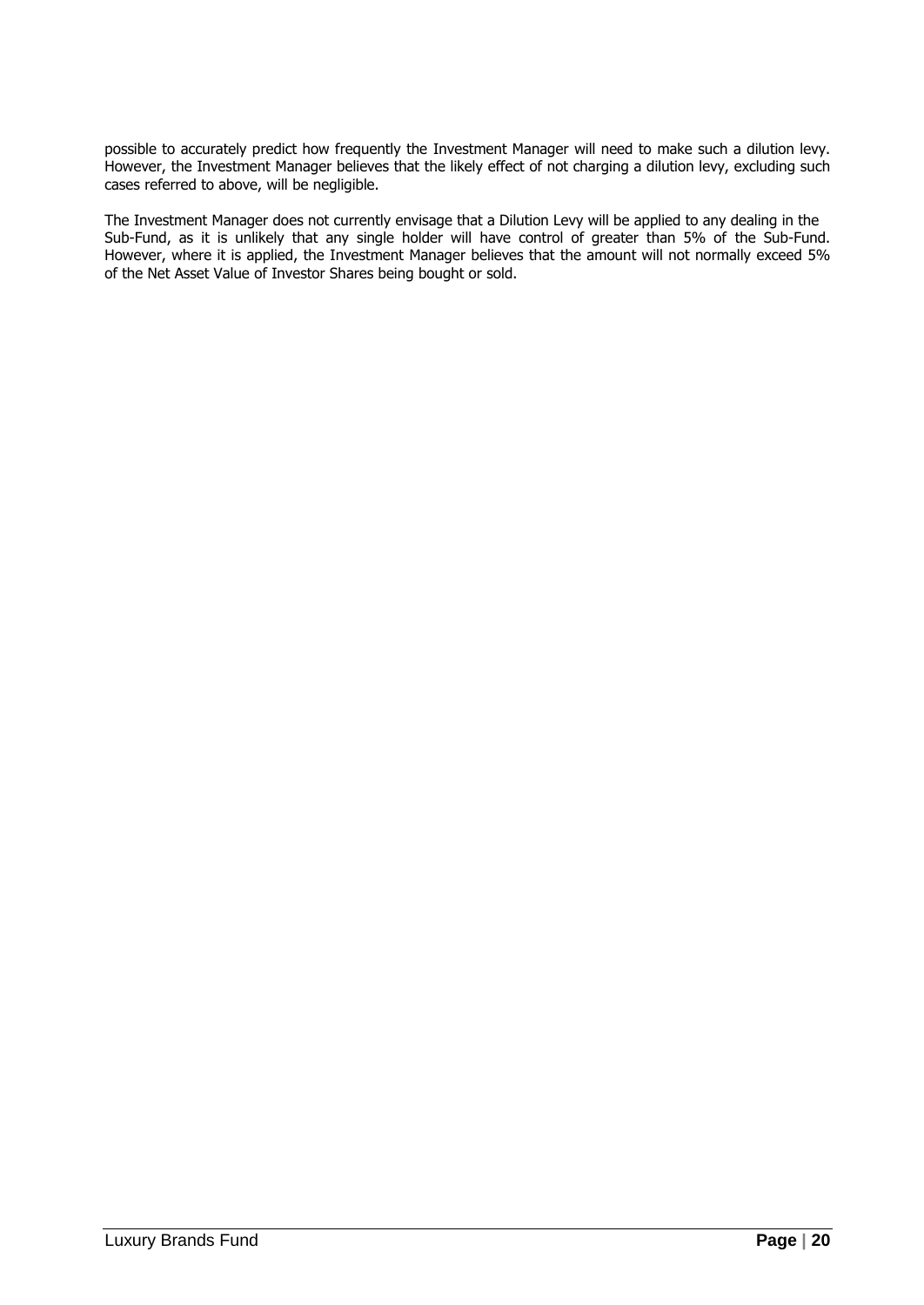### **GENERAL INFORMATION**

### <span id="page-21-0"></span>**The Rights of Shareholders**

The rights of Shareholders are stated in the Memorandum and Articles and in the Companies Act, and include (inter-alia) the right to receive notice of, and to attend and to vote at, meetings of the Company as summarised below.

The Investor Shares in the Sub-Fund carry the right to one (1) vote per share at meetings of the Company on the following matters (a) the variation of the rights attached to a class of shares; (b) any amendment to the investment objectives of the Sub-Fund; and (c) the appointment and, or removal of directors. The Investor Shares entitle Shareholders to participate in the movements, both positive and negative, in the value of the assets of the Sub-Fund as well as the receipt of dividends as set out hereunder.

The holders of the Founder Shares carry the right to one (1) vote per share at general meetings of the Company and have the exclusive right (alongside the Board) to nominate persons for election to the office of Director. The Founder Shares do not carry a right to participate in any dividends or other distributions of the Company or in the assets of the Company on a winding up (other than to the surplus, if any, that may remain after payment of all amounts due to creditors and holders of the Investor Shares).

#### **Share Capital and Accounts**

All amounts received by the Company on the issue of Investor Shares, initially and subsequently, will be credited as share capital of the Company and will form part of the NAV of the Sub-Fund. Separate accounts are kept for the assets of the Sub-Fund.

#### **Access to information**

The Investment Manager may, with the consent of the Company, grant certain Shareholders, including, without limitation, those deemed to involve a significant or strategic relationship, additional information and reporting. Such information and reporting may provide the recipient greater insights into the Company and the Sub-Fund's activities than is included in standard reports to Shareholders, thereby enhancing the recipient's ability to make investment decisions with respect to the Company and the Sub-Funds and with respect to the investment of its own assets.

### **Fractional Shares**

Fractional Shares will be issued up to four (4) decimal places.

### **Shares in Other Sub-Funds of the Company**

The Company is constituted as a multi-fund investment company with variable share capital. As of the date of this Offering Supplement, the Company has not made an offering of Investor Shares in other sub-funds. The Company may, however, establish more sub-funds in the future.

#### **Dividend Policy**

Whilst it is presently not the intention of the Directors to pay any dividends to the holders of Investor Shares, the Directors reserve the right to pay Dividends at any time if they consider that a payment of a Dividend is appropriate.

#### **Sub-Fund Expenses**

The fees and expenses incurred in connection with the establishment of the Sub-Fund, the application for licensing of the Sub-Fund, the preparation and publication of the Offering Supplement and all legal costs and out of pocket expenses in relation thereto shall be borne by the Company.